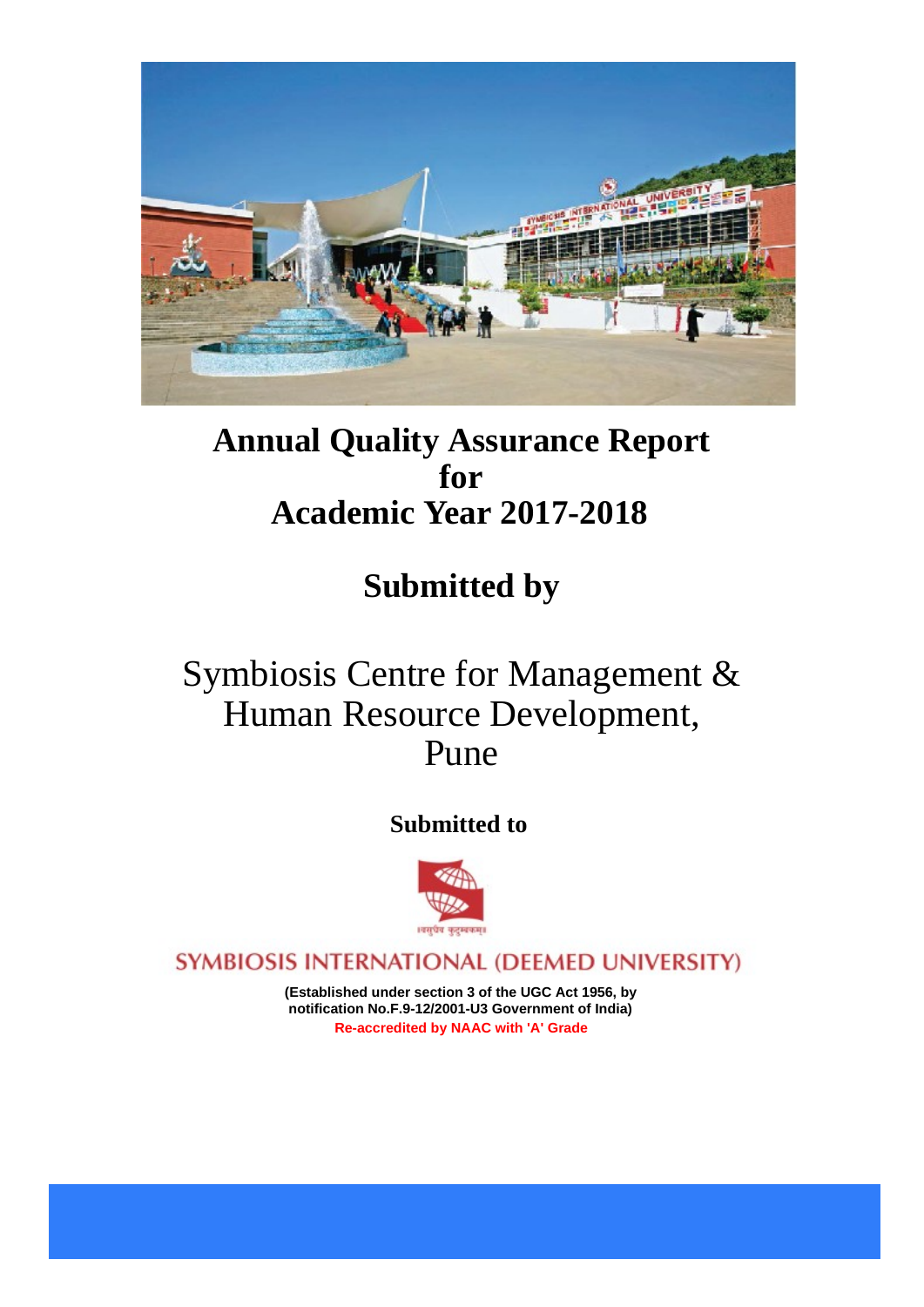# **Table of Contents**

## Part A

|--|--|

## Part B

| $\overline{\mathcal{A}}$ |
|--------------------------|
| 6                        |
| 9                        |
| 14                       |
| 16                       |
| 19                       |
| 24                       |
| 28                       |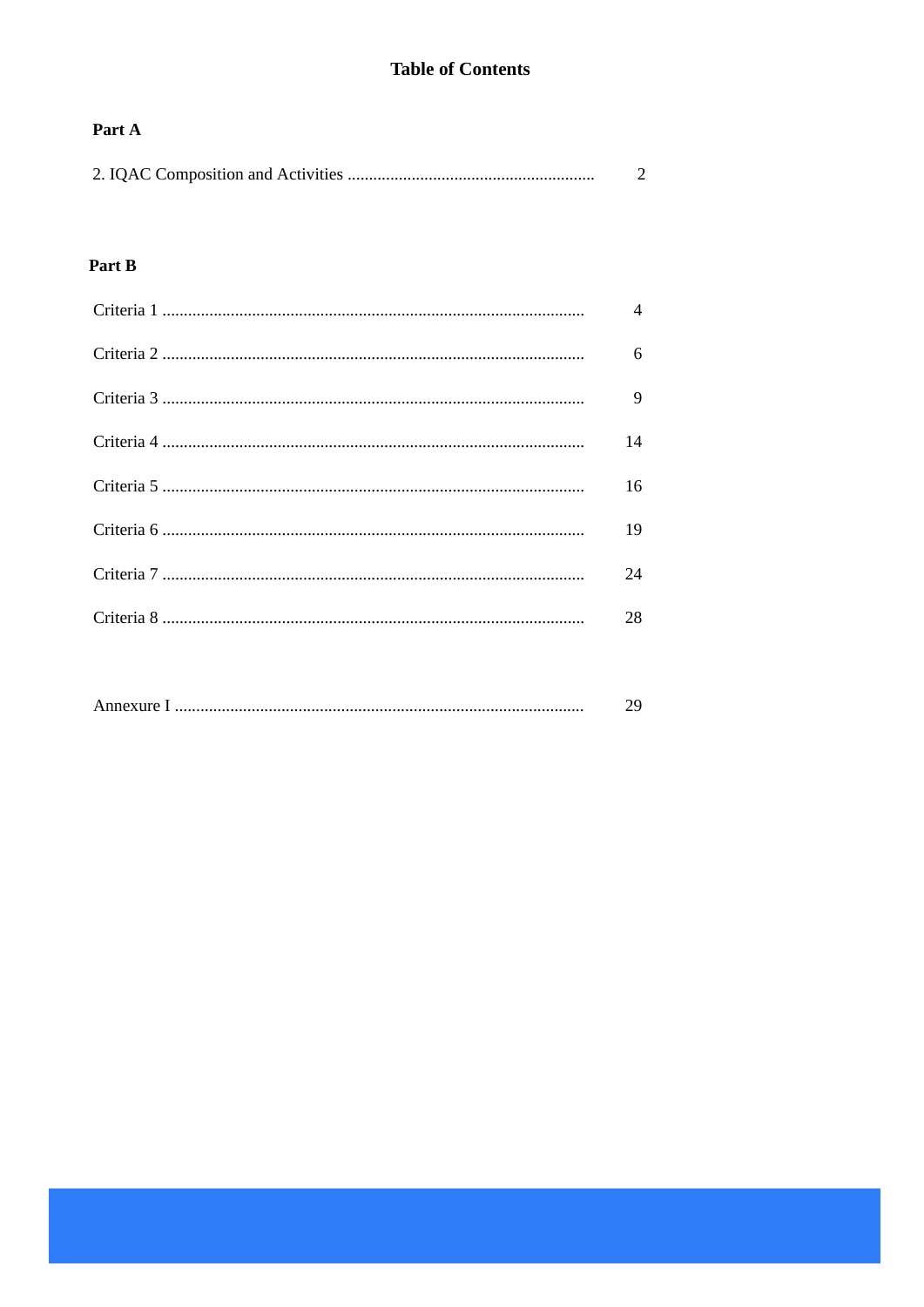## **2. IQAC Composition and Activities**

| 2.0 Vice Chancellor                                                  |                   |
|----------------------------------------------------------------------|-------------------|
| 2.1 Number of Teachers                                               | 9                 |
| 2.2 Number of Administrative/Technical                               | 2                 |
| 2.3 Number of students                                               | $\mathbf{\Omega}$ |
| 2.4 Number of Management                                             | 1                 |
| 2.5 Number of Alumni                                                 | 2                 |
| 2.6 Number of any other stakeholder<br>and community representatives | 1                 |
| 2.7 Number of Employers/ Industrialists                              | 2                 |
| 2.8 Number of other External Experts                                 | 3                 |
| 2.9 Coordinator                                                      | 0                 |
| 2.10 Total Number of members                                         | 13                |
| 2.11 Number of IQAC meetings held                                    | 2                 |

2.12 Number of Quality related meetings with various stakeholders

| Faculty                     |  |
|-----------------------------|--|
| Non-Teaching Staff Students |  |
| Alumni                      |  |
| <b>Others</b>               |  |
| <b>Total</b>                |  |
|                             |  |

2.13 Has IQAC received any funding from UGC during the year?  $\boxed{\text{No}}$ 

If YES, mention the amount  $\vert$  0.00

2.14 Seminars and Conferences (only quality related)

i) Number of Seminars/Conferences/ Workshops/Symposia

| International            |  |
|--------------------------|--|
| National                 |  |
| <b>State</b>             |  |
| <b>Institution Level</b> |  |
| Total                    |  |

ii) Themes of Conferences/

Workshops/Symposia (Only Quality Related)

1. Research related workshop by Dr Yogesh Dwivedi of Swansea University, Canada

2. Research based workshop by Prof. Priya Raghubir, Dean Abraham L. Gitlow Professor of Business, Stern School of Business, New York University

3. Research talk by Dr. Rajeev Batra, S S kresge Professor of Marketing, University of Michigan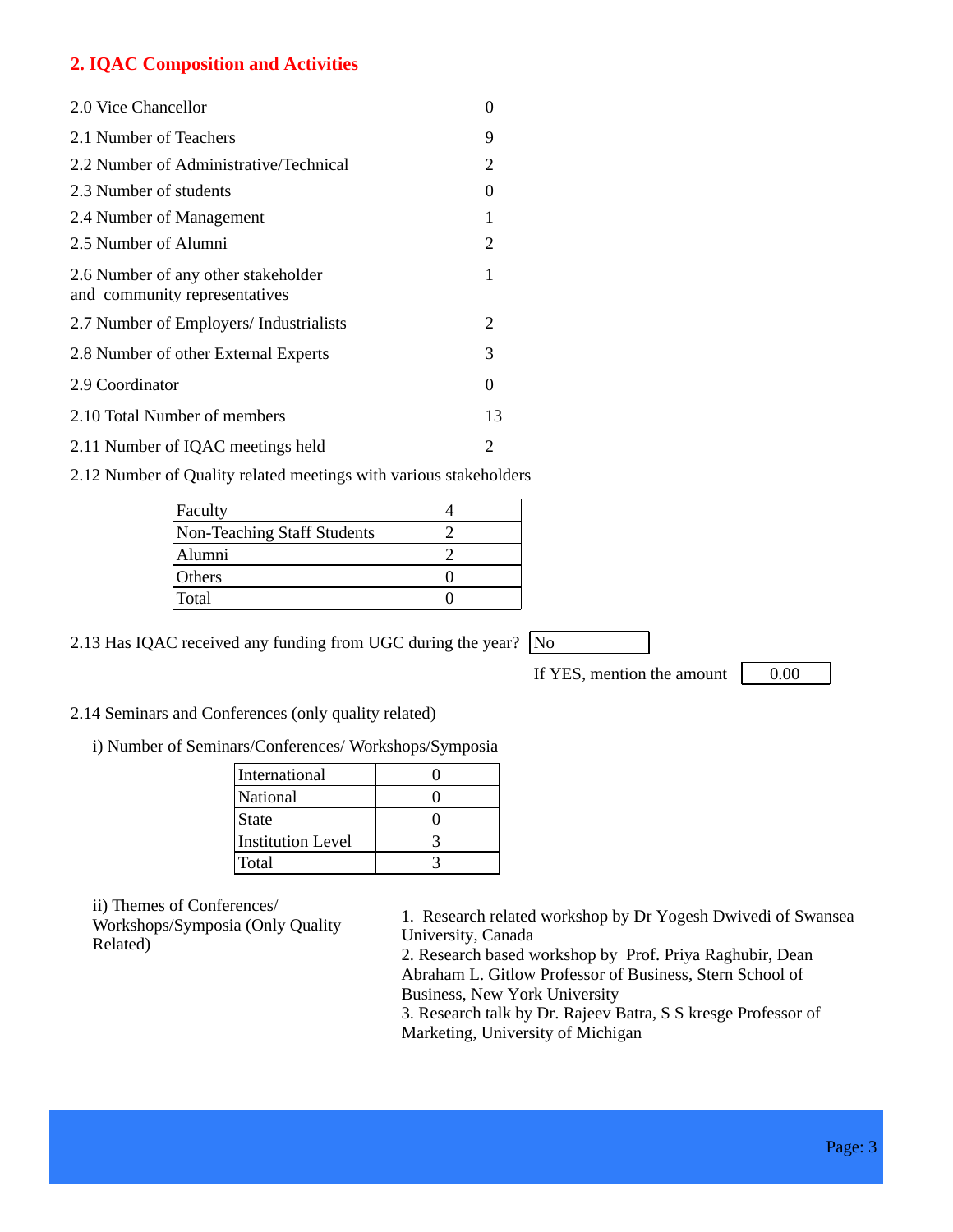# **2. IQAC Composition and Activities**

2.15 Significant Activities and contributions made by IQAC

No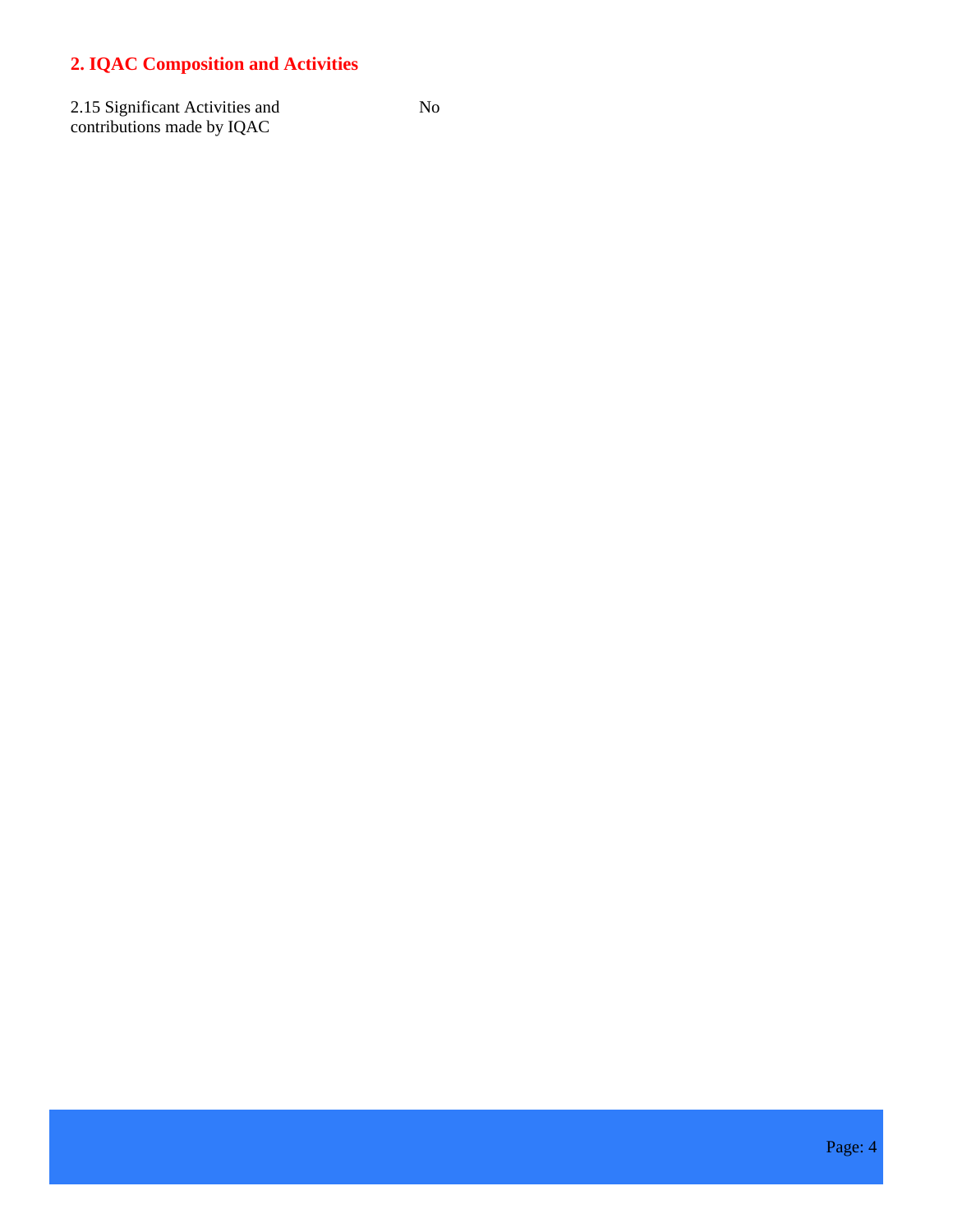#### 2.16 Plan of Action by IQAC/Outcome

The plan of action chalked out by the IQAC in the beginning of the year towards quality enhancement and the outcome achieved by the end of the year

| Plan of Action                                                                                           | Achievements                                                                                                                                                                                                                                                                                                                                                                                                                                                                                                                                                                                                                                                                                                                                                                                                                                                                                   |
|----------------------------------------------------------------------------------------------------------|------------------------------------------------------------------------------------------------------------------------------------------------------------------------------------------------------------------------------------------------------------------------------------------------------------------------------------------------------------------------------------------------------------------------------------------------------------------------------------------------------------------------------------------------------------------------------------------------------------------------------------------------------------------------------------------------------------------------------------------------------------------------------------------------------------------------------------------------------------------------------------------------|
| To continue with our quality improvement<br>processes for securing the AACSB<br>accreditation.           | We have submitted our 2nd update on September 2017                                                                                                                                                                                                                                                                                                                                                                                                                                                                                                                                                                                                                                                                                                                                                                                                                                             |
| Sustain and improve the research output in<br>terms of quality and quantity (Scopus and<br>ABDC ranking) | 19 research papers with ABDC/SCOPUS indexed<br>published                                                                                                                                                                                                                                                                                                                                                                                                                                                                                                                                                                                                                                                                                                                                                                                                                                       |
| Looking forward for International<br>collaboration for learning and research                             | • 1 Student participated in summer school at Berlin<br>School of Economics & Law and HEC Paris.<br>• 2 students participated in summer school and 5<br>students participated in winter school at Telecom Ecole<br>De Management, Paris.<br>• 8 students participated in winter school at Berlin<br>School of Economics & Law<br>• 1 student is currently enrolled in a semester exchange<br>program at Leeds Beckett University<br>• 1 faculty member was invited to Nottingham Trent<br>University to deliver a knowledge sharing session on<br><b>Sustainable Talent Management</b><br>• Another faculty travelled to Deakin University in order<br>to pursue further research in the area of sustainability.<br>• One faculty member taught at Telecom Ecole De<br>Management, Paris under exchange program.<br>• Dr. Sonali & Dr. Pratima have publications with<br>international faculty. |
|                                                                                                          |                                                                                                                                                                                                                                                                                                                                                                                                                                                                                                                                                                                                                                                                                                                                                                                                                                                                                                |
|                                                                                                          |                                                                                                                                                                                                                                                                                                                                                                                                                                                                                                                                                                                                                                                                                                                                                                                                                                                                                                |

Provide the details of the action taken

-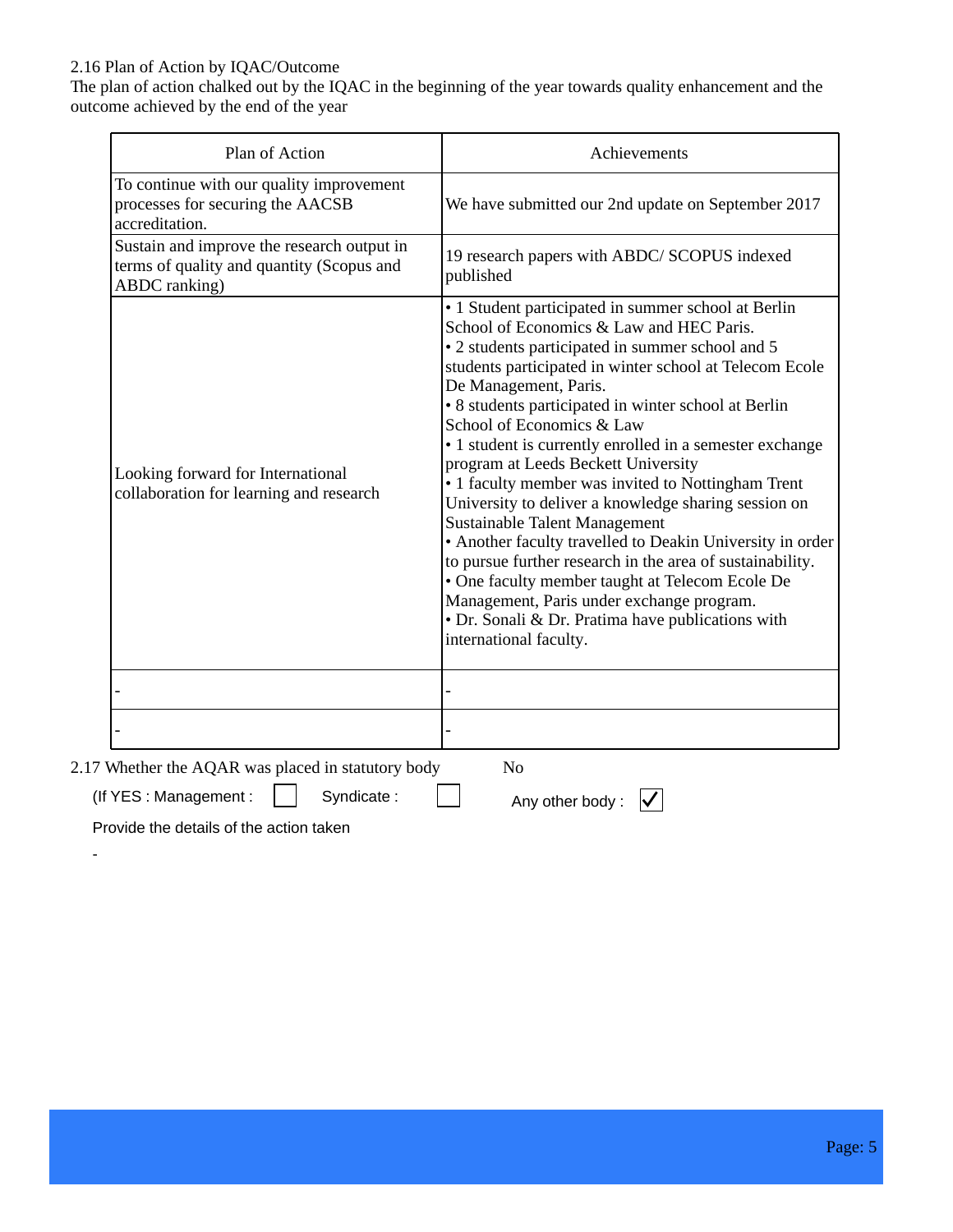# **Criterion - I**

### **1. Curricular Aspects**

1.1 Details about Academic Programmes

| Level of the<br>Programme | Number of<br>existing<br>Programmes | Number of programmes<br>added during the year | Number of<br>self-financing<br>programmes | Number of value<br>added/career oriented<br>programmes |
|---------------------------|-------------------------------------|-----------------------------------------------|-------------------------------------------|--------------------------------------------------------|
| PHD                       |                                     |                                               |                                           |                                                        |
| PG                        | 3                                   |                                               |                                           |                                                        |
| <b>UG</b>                 |                                     | 0                                             | 0                                         |                                                        |
| PG Diploma                | $\mathcal{D}_{\mathcal{A}}$         |                                               | $\mathcal{D}_{\mathcal{A}}$               |                                                        |
| <b>Advanced Diploma</b>   |                                     |                                               |                                           |                                                        |
| Diploma                   |                                     | 0                                             | 0                                         |                                                        |
| Certificate               |                                     | 0                                             | 0                                         |                                                        |
| Others                    |                                     |                                               |                                           |                                                        |
| Total                     |                                     |                                               | 6                                         |                                                        |
| Interdisciplinary         |                                     |                                               | 6                                         |                                                        |
| Innovative                |                                     |                                               |                                           |                                                        |

A new Program MBA (Analytics) was started from the year 2017-19 with a maximum intake of 40 students per Batch

1.2

(i)Flexibility of the Curriculum:

(ii)Pattern of programmes:

Core/Elective/CBCS

| Pattern   | Number of programmes |
|-----------|----------------------|
| Semester  |                      |
| Trimester |                      |
| Annual    |                      |

1.3 Feedback from stakeholders

|                 | Mode Of Feedback |               |                                |
|-----------------|------------------|---------------|--------------------------------|
|                 |                  |               | (tick whichever is applicable) |
|                 | Online           | <b>Manual</b> | <b>Co-operating Schools</b>    |
| Alumni          |                  |               |                                |
| <b>Students</b> |                  |               |                                |
| Employers       |                  |               |                                |
| Faculty         |                  |               |                                |

1. Feedback on curriculum from students are taken during Exit Feedback and Batch meets by the Director , Deputy Director, HODs.

2. Feedback of the faculty on curriculum is captured during Program Review Committee and Departmental meeting.

3. Feedback of alumni and recruiters are captured during PRC meeting, IQAC meeting and meetings of faculty with mentors during summer internship.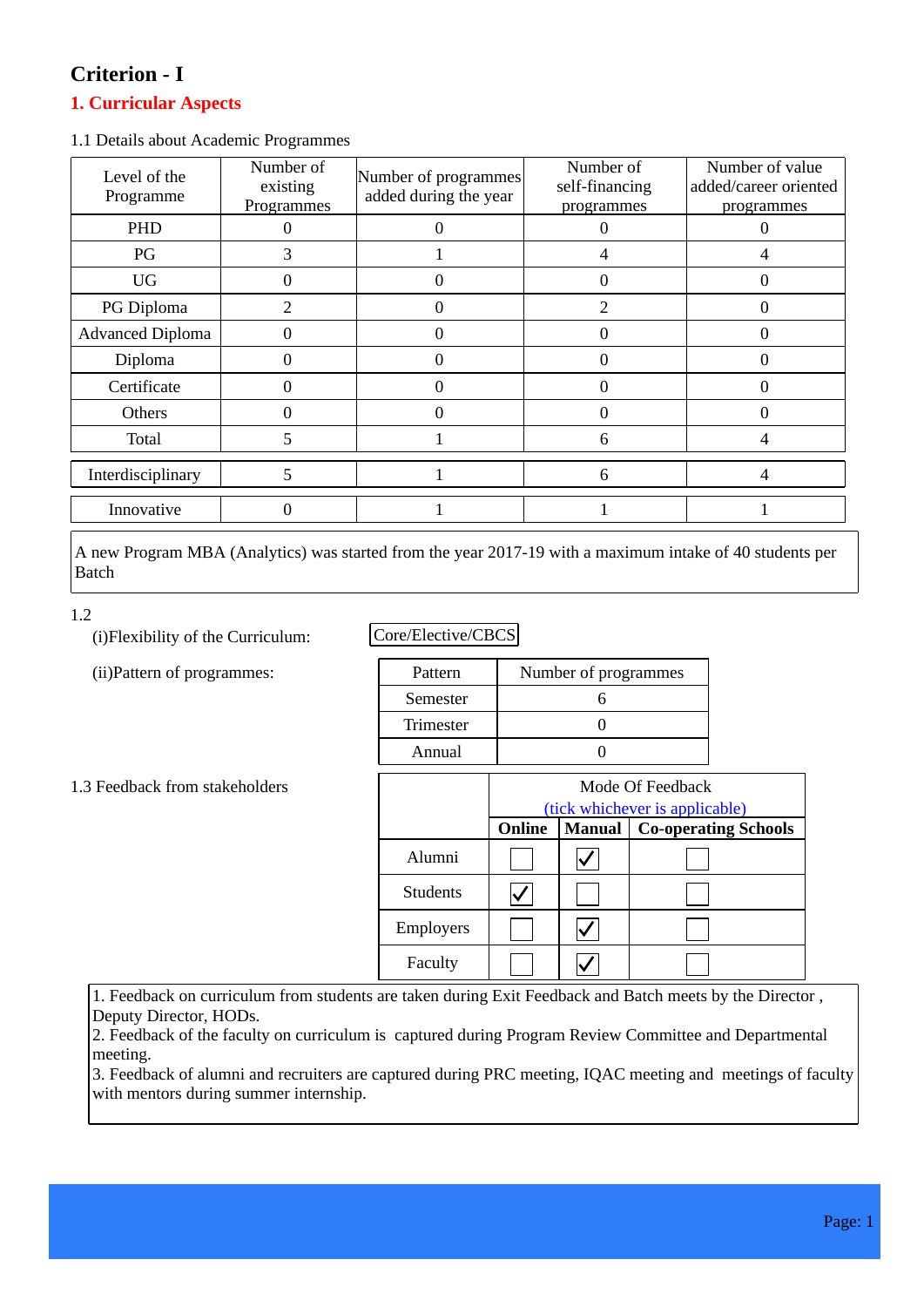#### 1.4 Whether there is any revision/update of regulation or syllabi ,if yes, mention their salient aspects

Supply Chain management made elective. It is compulsory for all Operations students.

#### 1.5 Any new Department/Centre introduced during the year. If yes, give details

No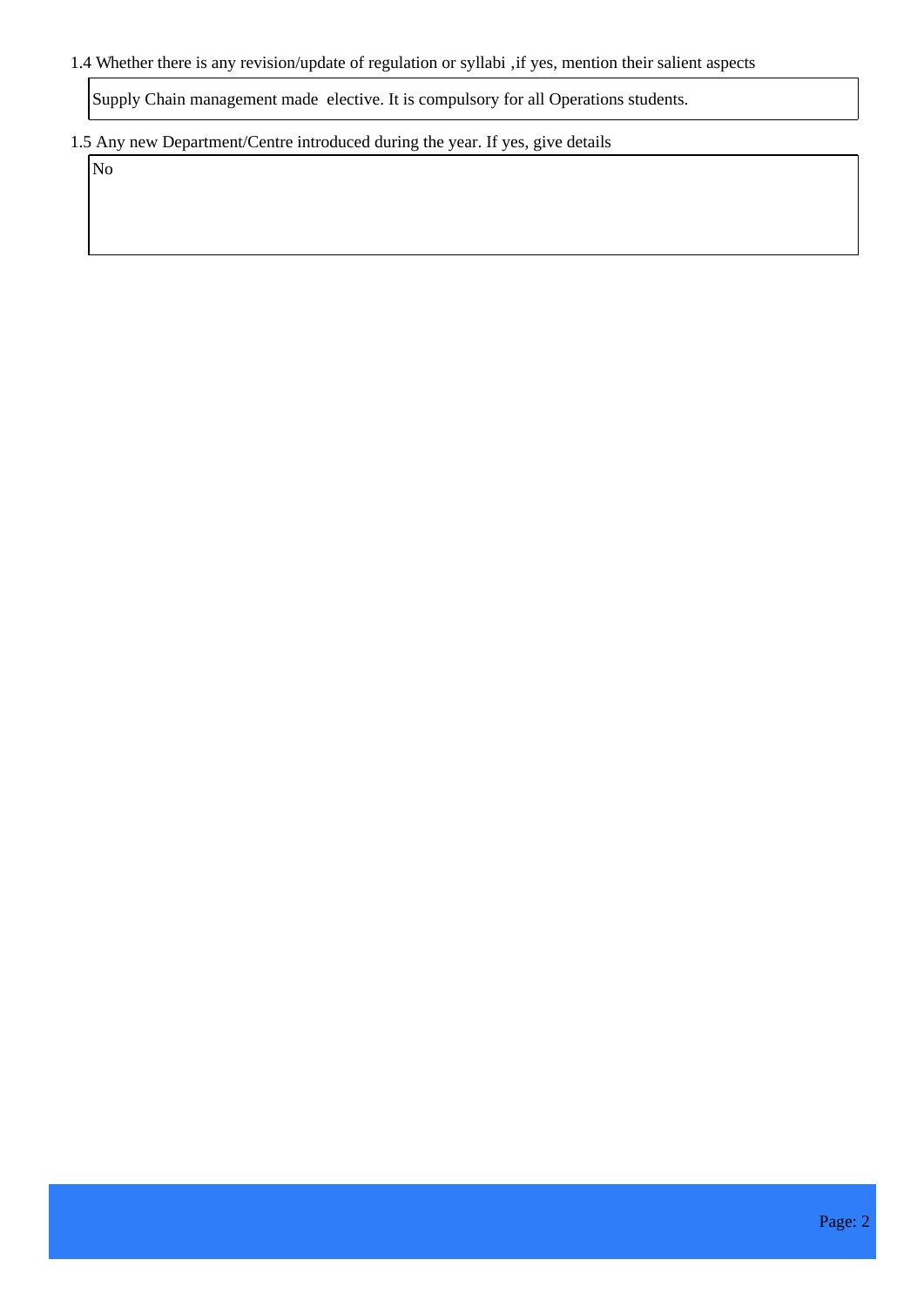# **Criterion - II**

## **2. Teaching, Learning and Evaluation**

| 2.1 Total Number of permanent faculty | Professor |
|---------------------------------------|-----------|
|---------------------------------------|-----------|

| Professor           |    |
|---------------------|----|
| Assistant Professor | 11 |
| Associate Professor |    |
| Others              | 11 |
| Total               |    |

2.2 Number of permanent faculty with Ph.D. 23

2.3 Number of Faculty Positions Recruited (R) and Vacant (V) during the year

|                             | R  |    |
|-----------------------------|----|----|
| Professor                   |    |    |
| <b>Associate Professors</b> |    |    |
| Assistant professor         |    | 11 |
| Others                      |    |    |
| Total                       | 6  | 11 |
|                             |    |    |
| Guest                       | 24 |    |
| Visiting                    | 82 |    |
| Temporary                   | NA |    |

2.4 Number of faculty

2.5 Faculty participation in conferences and symposia

| <b>Number of Faculty</b> | International Level National Level | <b>State Level</b> |
|--------------------------|------------------------------------|--------------------|
| Attended                 | 44                                 |                    |
| <b>Presented Papers</b>  | 42                                 |                    |
| Resource Persons         |                                    |                    |

#### 2.6 Innovative processes adopted by the institution in Teaching and Learning

• SCMHRD has initiated digitization of its academic process. All sessions and evaluation plans, along with Assurance of Learning Process, are managed through a digital platform.

• Two faculty members from the Finance department adopted an innovative pedagogical approach. Smart books on Financial Accounting by Cengage and on Financial Management by McGraw-Hill Education (2017-19) were used for first year students

• An alumni formed part of three members assessment team beside faculty and industry mentor for assessing summer internship projects

• 'Teach A Child' initiated in order to make students socially aware. All students are sent to a neighbouring school for underprivileged children to teach for three days in a semester.

• Audit courses have been introduced for the MBA batch 2017-19 to provide an opportunity to students to gain knowledge in subjects over and above the required credits. 78 students availed themselves of the opportunity to opt for audit courses.

2.7 Total Number of actual teaching days during this academic year 202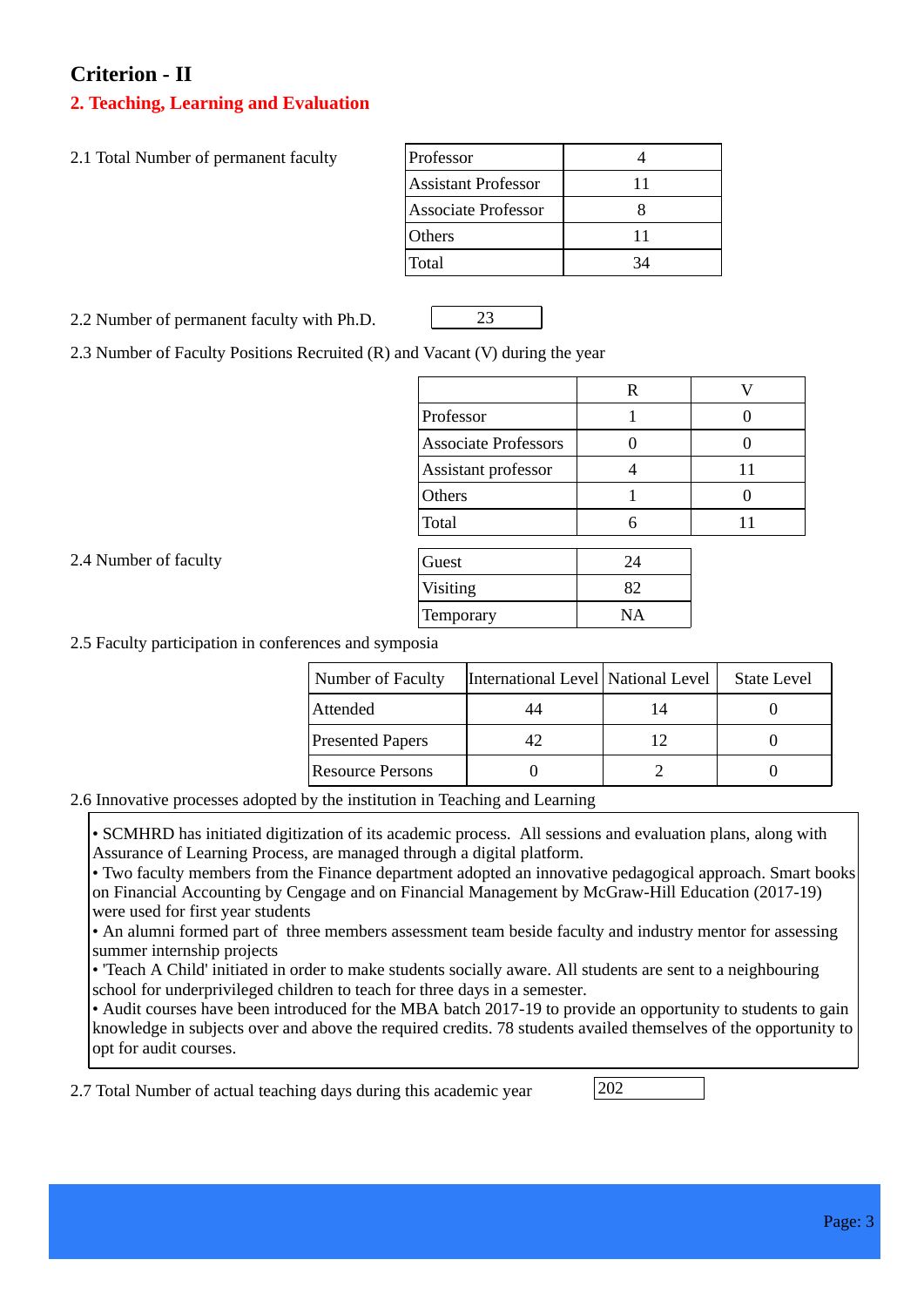#### 2.8 Examination/ Evaluation Reforms initiated by the Institution (for example: Open Book Examination, Bar Coding, Double Valuation, Photocopy, Online Multiple Choice Questions)

• SCMHRD has initiated digitization of its academic process. All sessions and evaluation plans, along with Assurance of Learning Process, are managed through a digital platform.

• An alumni formed part of three members assessment team besides faculty and industry mentor for assessing summer internship projects

2.9 Number of faculty members involved in curriculum restructuring/revision/syllabus development as member of Board of Studies/Faculty/Curriculum Development workshop

|                         | <b>Numbers</b> | Description                                                                                                                                                                                                                                                                                                                                                                                                                                                                                                                                                                               |
|-------------------------|----------------|-------------------------------------------------------------------------------------------------------------------------------------------------------------------------------------------------------------------------------------------------------------------------------------------------------------------------------------------------------------------------------------------------------------------------------------------------------------------------------------------------------------------------------------------------------------------------------------------|
| <b>Board of Studies</b> | 3              | Dr Pratima Sheorey<br>Dr Ravi Kulkarni<br>Dr Manoj Hudnurkar                                                                                                                                                                                                                                                                                                                                                                                                                                                                                                                              |
| <b>Faculty Meetings</b> | 15             | Dr. Aradhana Gandhi<br>-Retail<br>Dr. Gurudas Nulkar-Marketing & Strategy<br>Dr. Pratima Sheorey- Marketing<br>Dr. Vaishali Mahajan<br>-Markketing<br><b>Read More</b><br>Dr. K. Rajagopal<br>-Marketing<br>Dr. Dipasha Sharma-Finance<br>Dr. Pankaj Sharma-Finance<br>Dr. Ravi Kulkarni<br>$-QS&A$<br>Dr. Manish Sinha<br>-Economics<br>Dr. Netra Neelam<br>$-HR$<br>Dr. Vinita Sinha<br>$-HR$<br>Dr. Sonali Bhattacharya<br>$-QS&A$<br>Dr. Manoj Hudnurkar<br>-Operations<br>Prakash Waknis<br>- Sustainability & Infrastructure<br>Rahul Hiremath<br>- Sustainability & Infrastructure |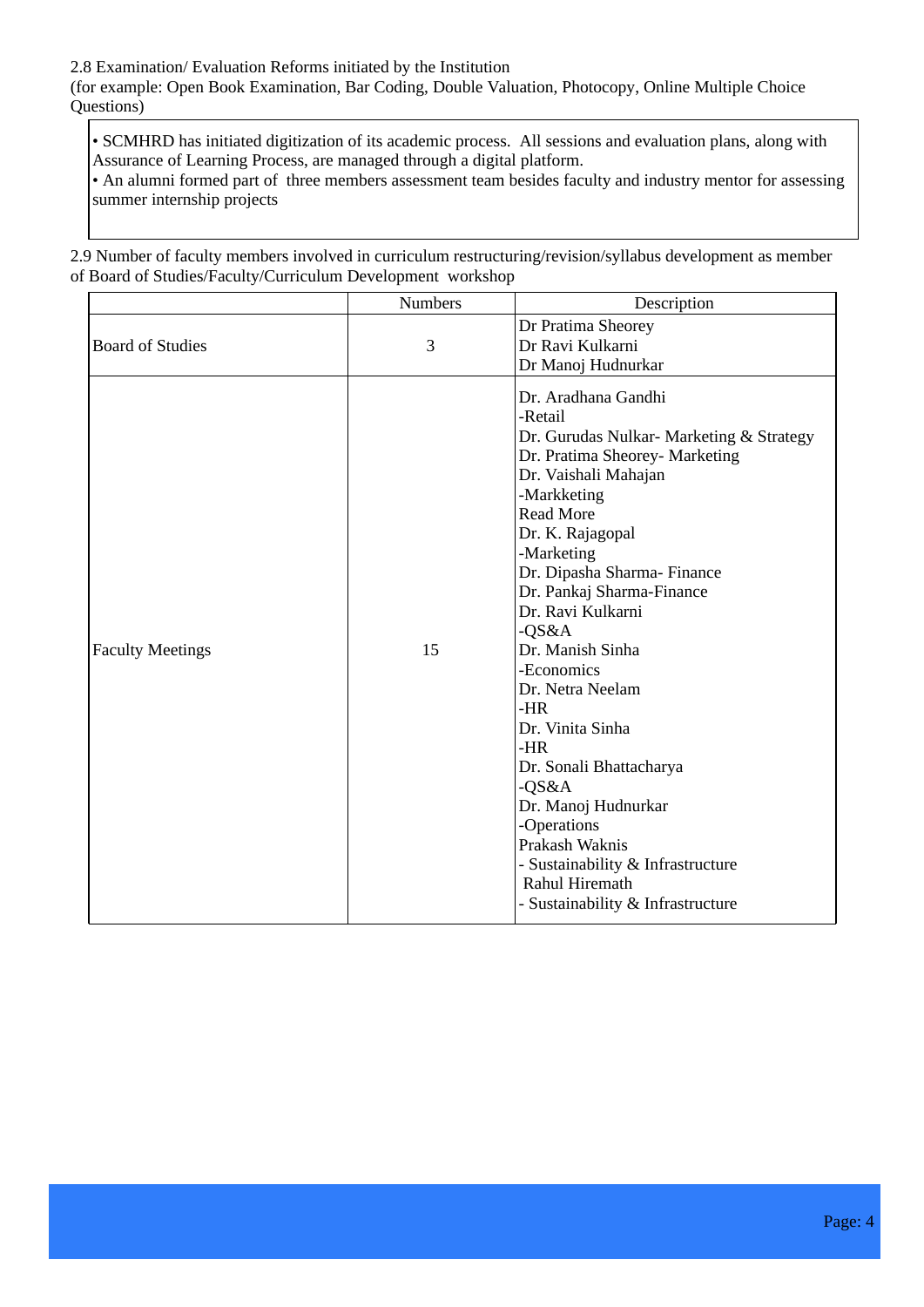| Curriculum Development Workshop |  | <b>Program Review Committee</b><br>Dr Pratima Sheorey, Director and<br>Chairperson<br>Dr Netra Neelam, Deputy Director $\&$<br><b>Member Secretary</b><br>Dr Ravi Kulkarni, Professor and member<br>Dr Manoj Hudnurkar, Professor and member<br>Dr Vaishali Mahajan, Associate Professor,<br>Member-Full Time Program<br>Dr Shantanu Prasad, Assistant Professor,<br>Member-Part Time Program<br>Dr Sonali Bhattachary, Professor and<br>Member |
|---------------------------------|--|-------------------------------------------------------------------------------------------------------------------------------------------------------------------------------------------------------------------------------------------------------------------------------------------------------------------------------------------------------------------------------------------------------------------------------------------------|
|---------------------------------|--|-------------------------------------------------------------------------------------------------------------------------------------------------------------------------------------------------------------------------------------------------------------------------------------------------------------------------------------------------------------------------------------------------------------------------------------------------|

2.10 Average percentage of attendance of students 82.01 The results of completed Programs of AY 2017-18 MBA (16-18)- pass percentage 95.05% MBA (IM) (16-18) pass percentage 100% PGDBA 2017-18 - pass percentage 64% PGDHRM 2017\_18 - pass percentage 68.18% MBA -E 2015-18 : pass percentage 66.67%

2.12 How does IQAC Contribute/Monitor/Evaluate the Teaching & Learning processes

We have the Assurance of Learning team (AOL)looking after development of learning goals and traits. Evaluation on each subject is linked with measuring the traits. The AOL team is advised by the Academic Review Committee. IQAC plays the monitoring role for the AOL team.

 The syllabus of each course provided to students before beginning of semester include the learning goals and traits to be measured under each learning goal and trait. The process now has been automated.

The question papers, syllabus and trait-wise assessment can be done through online process. Results on all internal assessments are declared both as absolute scores and percentile scores.

| 2.13 Initiatives undertaken towards faculty development | Total : | 32 |
|---------------------------------------------------------|---------|----|
|---------------------------------------------------------|---------|----|

| Number of faculty benefitted |
|------------------------------|
| 25                           |
| 2                            |
|                              |
|                              |
| 0                            |
|                              |
| $\theta$                     |
| $\mathcal{D}_{\mathcal{L}}$  |
|                              |
|                              |

2.14 Details of Administrative and Technical staff

| Category                    | Number of<br>Permanent<br><b>Employees</b> | Number of<br>Vacant<br><b>Positions</b> | Number of permanent<br>positions filled during the<br>Year | Number of positions<br>filled temporarily |
|-----------------------------|--------------------------------------------|-----------------------------------------|------------------------------------------------------------|-------------------------------------------|
| <b>Administrative Staff</b> |                                            |                                         |                                                            |                                           |
| <b>Technical Staff</b>      |                                            |                                         |                                                            |                                           |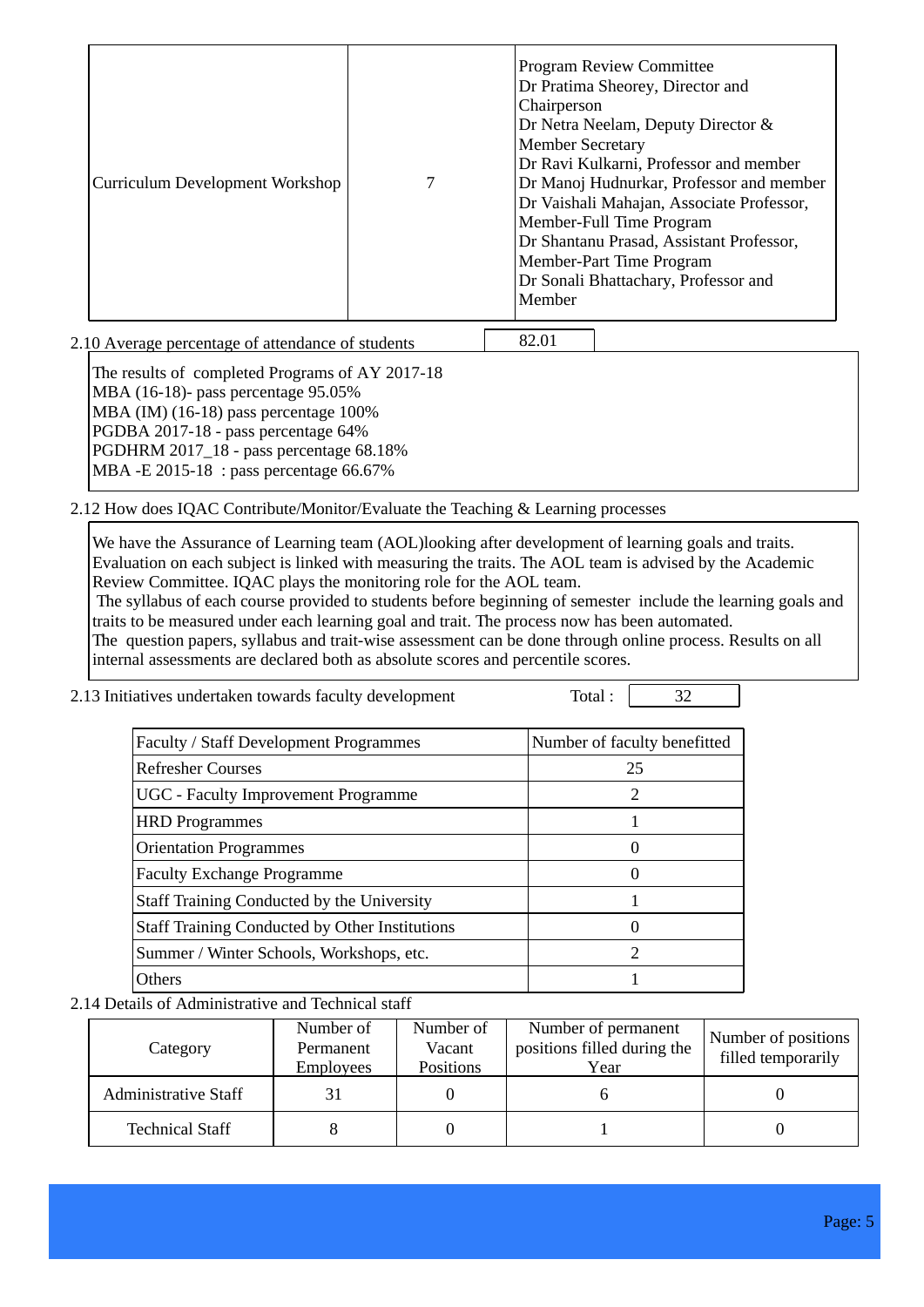# **Criterion - III**

## **3. Research, Consultancy and Extension**

3.1 Initiatives of the IQAC in Sensitizing/Promoting Research Climate in the institution

SCMHRD is conducting regular monthly research round table sessions where faculty members present and discuss their research ideas. There have been eight round tables in the academic year. As per the 5 year summary report, 100% faculty in HR department, 86% faculty in Marketing, 50% of faculty in Finance, 75% faculty in Operations, and 100% faculty in General Management have published in SCOPUS or ABDC indexed journals.

3.2 Details regarding major projects

|                     | Completed | Ongoing | Sanctioned | Submitted |
|---------------------|-----------|---------|------------|-----------|
| <b>Numbers</b>      |           |         |            |           |
| Outlay in Rs. Lakhs | 0.00      | 0.00    | 0.00       | 0.00      |

3.3 Details regarding minor projects

|                     | Completed | Ongoing | Sanctioned | Submitted |
|---------------------|-----------|---------|------------|-----------|
| <b>Numbers</b>      |           |         |            |           |
| Outlay in Rs. Lakhs | $0.00\,$  | 0.00    | $0.00\,$   | . 50      |

3.4 Details on research publications

|                          | International | National | Others |
|--------------------------|---------------|----------|--------|
| Peer Review Journals     |               |          |        |
| Non-Peer Review Journals |               |          |        |
| e-Journals               |               |          |        |
| Conference proceedings   |               |          |        |

3.5 Details on Impact factor of publications

| Range          | $0 - 2.08$ |
|----------------|------------|
| Average        | 0.77       |
| h-index        | 18         |
| Nos. in SCOPUS | 15         |

3.6 Research funds sanctioned and received from various funding agencies, industry and other organisations

| Nature of the Project             | <b>Duration Year</b> | Name of the<br>funding Agency | Total grant<br>sanctioned (in Lakhs) | <b>Total grant Received</b><br>(in Lakhs) |
|-----------------------------------|----------------------|-------------------------------|--------------------------------------|-------------------------------------------|
| Major projects                    | 0                    |                               | 0.00                                 | 0.00                                      |
| <b>Minor Projects</b>             |                      | <b>SIU</b>                    | 1.50                                 | 1.50                                      |
| <b>Interdisciplinary Projects</b> |                      |                               | 0.00                                 | 0.00                                      |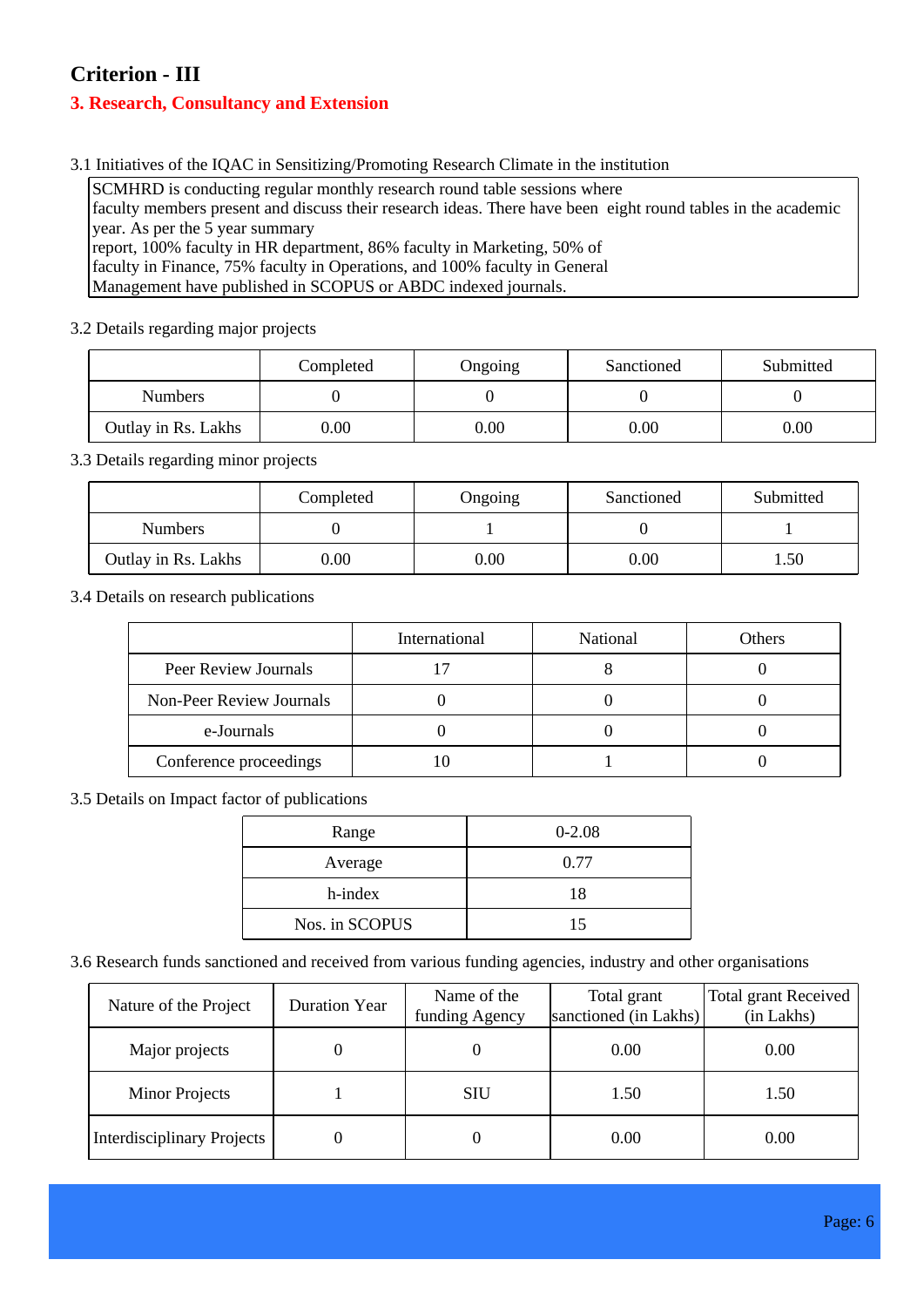| Industry sponsored                                                            |     | Government of<br>India |   | 0.00                            | 0.00 |
|-------------------------------------------------------------------------------|-----|------------------------|---|---------------------------------|------|
| Projects sponsored by the<br>University/College                               | 0   | 0                      |   | 0.00                            | 0.00 |
| Students research<br>projects (other than<br>compulsory by the<br>University) | 134 | Multiple companies     |   | 0.00                            | 0.00 |
| Any other (Specify)                                                           |     | 0                      |   | 0.00                            | 0.00 |
| 3.7 Number of books published                                                 |     | i) With ISBN No.       | 0 | <b>Chapters in Edited Books</b> | 3    |

ii) Without ISBN No.  $\theta$ 0 Chapters in Edited Books | 3

3.8 Number of University Departments receiving funds

| UGC-SAP                 |  |
|-------------------------|--|
| CAS                     |  |
| <b>DST-FIST</b>         |  |
| <b>DPE</b>              |  |
| <b>DBT</b> Scheme/funds |  |

3.9 For colleges

| Autonomy               |  |
|------------------------|--|
| <b>CPE</b>             |  |
| <b>DBT</b> Star Scheme |  |
| <b>INSPIRE</b>         |  |
| CЕ                     |  |
| Any Other (specify)    |  |

## 3.10 Revenue generated through consultancy  $0.00$  (Rs. In lakhs)

3.11 Number of conferences organized by the Institution

| Level         | Number | Sponsoring Agencies |
|---------------|--------|---------------------|
| International |        |                     |
| National      |        |                     |
| <b>State</b>  |        |                     |
| University    |        |                     |
| College       |        |                     |

3.12 Number of faculty served as experts, chairpersons or resource persons 2

3.13 Number of collaborations

| International |  |
|---------------|--|
| National      |  |
| Any Other     |  |
|               |  |

3.14 Number of linkages created during this year 10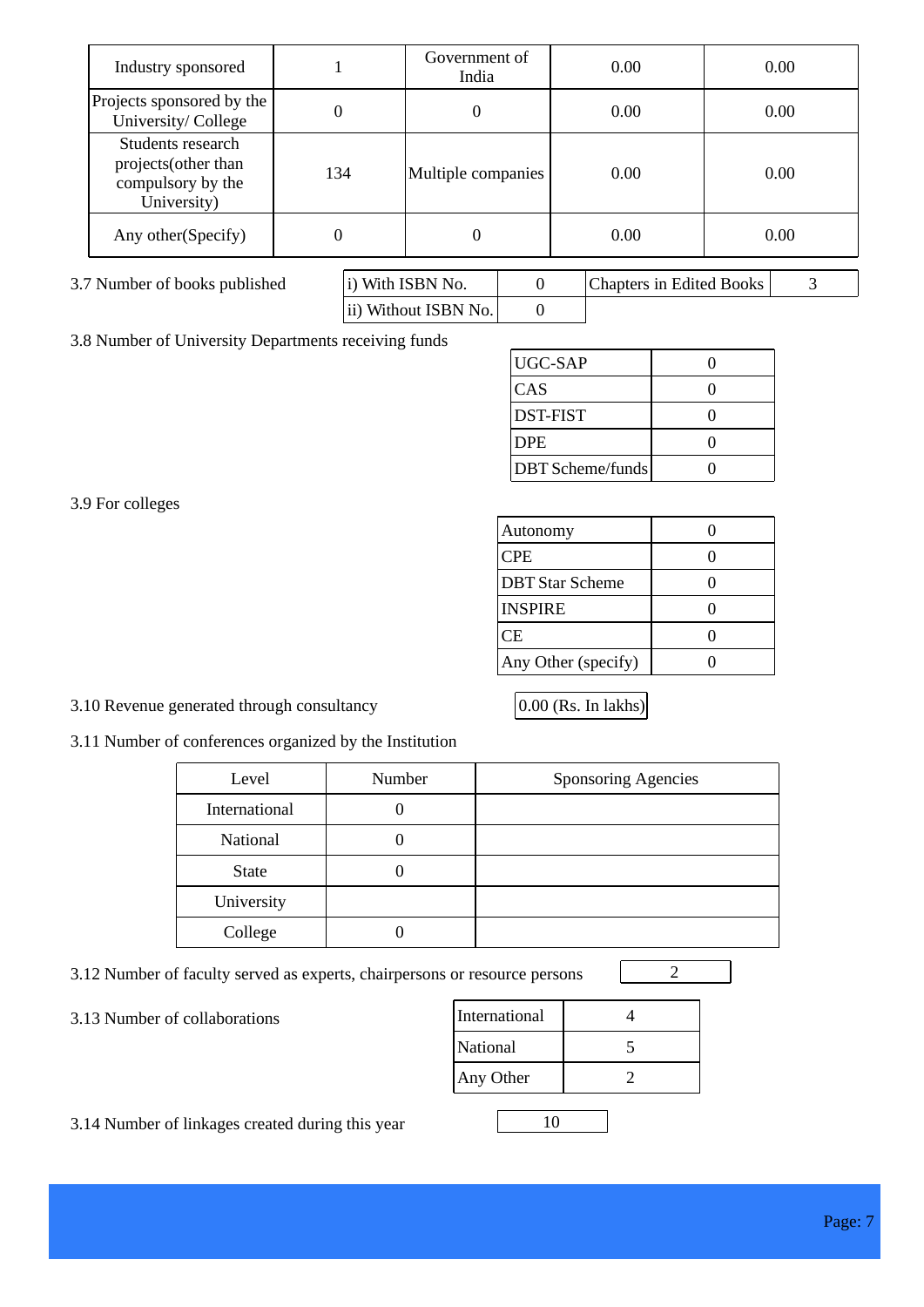| 3.15 Total budget for research for current year in lakhs |  |
|----------------------------------------------------------|--|
|----------------------------------------------------------|--|

| <b>From Funding agency</b>               | 0.00  |
|------------------------------------------|-------|
| From Management of<br>University/College | 86.20 |
| Total                                    | 86.20 |

| 3.16 Number of patents received this year |  |
|-------------------------------------------|--|
|-------------------------------------------|--|

| Type of Patent | Number  |  |
|----------------|---------|--|
| National       | Applied |  |
|                | Granted |  |
| International  | Applied |  |
|                | Granted |  |
| Commercialised | Applied |  |
|                | Granted |  |

| International | 2 |
|---------------|---|
| National      | 2 |
| <b>State</b>  |   |
| University    |   |
| Dist          |   |
| College       |   |
| Total         |   |

| 3.17 Number of research awards/recognitions<br>received by faculty and research fellows Of the | <b>State</b> |  |
|------------------------------------------------------------------------------------------------|--------------|--|
| institute in the year                                                                          | University   |  |
|                                                                                                |              |  |

| 3.18 Number of faculty from the Institution | who are Ph. D. Guides              |  |
|---------------------------------------------|------------------------------------|--|
|                                             | and students registered under them |  |

3.19 Number of Ph.D. awarded by faculty from the Institution 3

3.20 Number of Research scholars receiving the Fellowships (Newly enrolled + existing ones)

| <b>JRF</b>      |  |
|-----------------|--|
| <b>SRF</b>      |  |
| Project Fellows |  |
| Any other       |  |

| University level State level       |  |  |  |                |            | National level International level |                     |
|------------------------------------|--|--|--|----------------|------------|------------------------------------|---------------------|
|                                    |  |  |  |                |            |                                    |                     |
| University level State level       |  |  |  | National level |            |                                    | International level |
|                                    |  |  |  |                |            |                                    |                     |
| University level State level       |  |  |  |                |            | National level International level |                     |
|                                    |  |  |  |                |            |                                    |                     |
| University level State level       |  |  |  | National level |            |                                    | International level |
|                                    |  |  |  |                |            |                                    |                     |
| University forum College forum NCC |  |  |  |                | <b>NSS</b> |                                    | Any Other           |
|                                    |  |  |  |                |            |                                    | 6                   |
|                                    |  |  |  |                |            |                                    |                     |

|  | 2.21 Mondeau of students Deutschested in |  |
|--|------------------------------------------|--|

3.21 Number of students Participated in NSS events

3.22 Number of students participated in NCC events

3.23 Number of Awards won in NSS

3.24 Number of Awards won in NCC

3.25 Number of Extension activities organized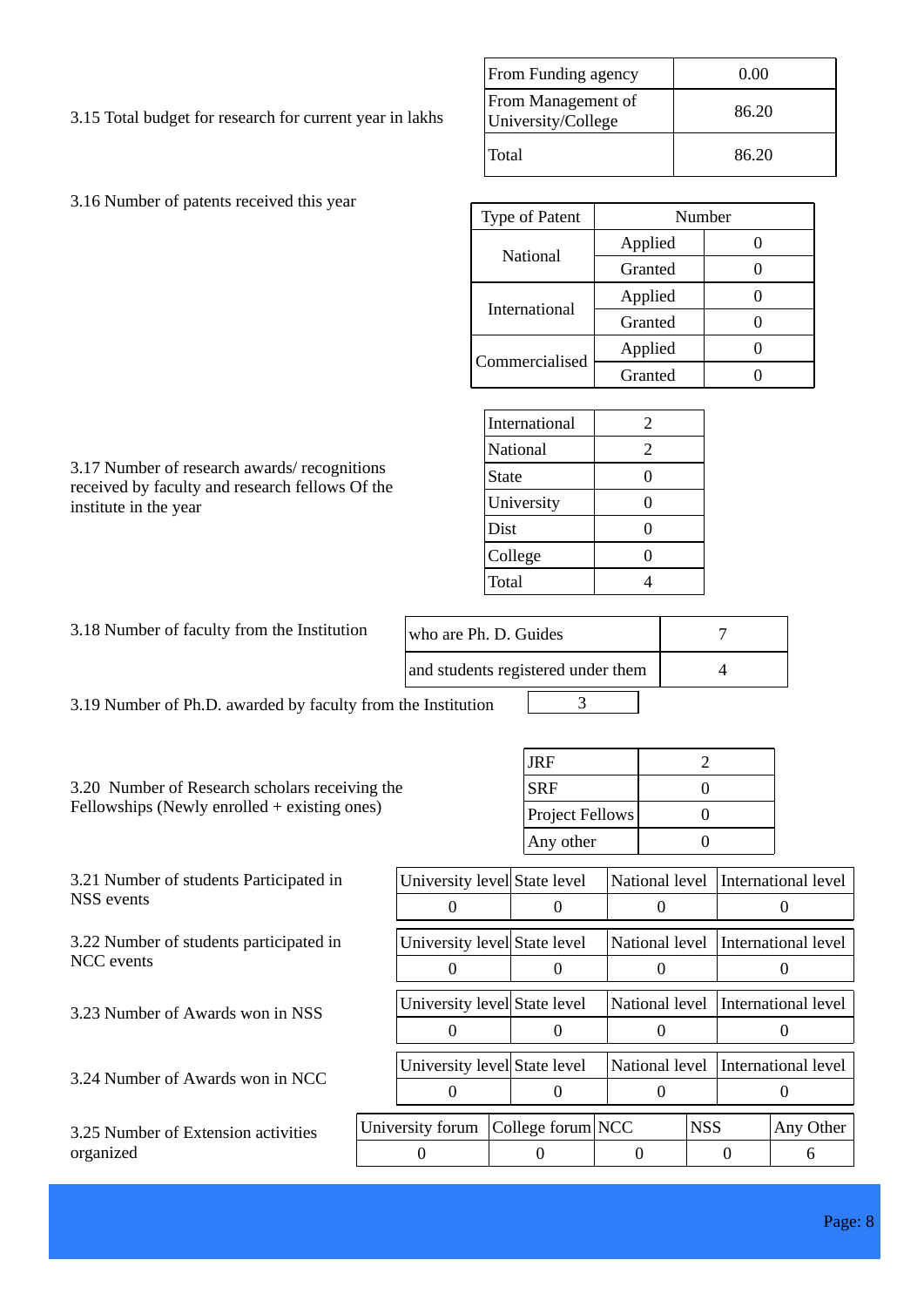Junior teams of CSR club INSPIRIT are being selected. Dr Dipasha Sharma will be the faculty-in-charge 1. Zero Food Waste Day was celebrated on 16th July. Total wastage came down to about 14.5 kgs, as compared to 18-19 kgs on other days.

2. 'Tag the band' contest was held on 17th July by SHAPATH team.

3. Both the junior teams of SHAPATH and Inspirit (formerly Prayatna) were selected and will work under guidance of Dr Dipasha Sharma and Prof Gauri Joshi

1. INSPIRIT

Out of 90 children, a total of 74 students were selected for Inspirit Evening Tutorial Program. They were shortlisted on the basis of basic tests and observation of general discipline. 39 old students have been retained along with the admission of 35 new, out of which 54 students (English and Semi-English Medium Schools) are being taught and assisted on all the core subjects of their academic curriculum. Students were divided in various batches based on their class, age group and medium (English, Semi-English, Marathi) in order to have a structured mechanism where attention is paid to each and every student. Progress reports of most of the students have been collected and documented to track how INSPIRIT has been beneficial for their overall development and progress.

2. SHAPATH: All students of first year participated in E.A.R.N campaign on 13th and 14 th August 1. SCMHRD visited NGO - Savali (School for patients of Cerebral Palsy/ Mentally challenged) on Sept 7th 2017. It is located in Bhusari colony Paud road.

2. Children are not things to be moulded but people to be unfolded - Jess Lair

INSPIRIT team encouraged underprivileged kids to imagine and create as a part of Origami classes, something different from the monotonous schedule!

Team S.H.A.P.A.T.H. has taken an initiative to create awareness about Cerebral Palsy (CP), a permanent mental and/or physical impairment, the impact of which ranges from weakness in one hand to almost complete lack of voluntary movement.

With this initiative, we want to celebrate and express pride in the lives and achievements of those with Cerebral Palsy and those who support them. We want to ignite a spark that would create a powerful voice for those with Cerebral Palsy to improve their lives and change their world.

1.Zero Food waste day is celebrated on 16th of every month in which students and staff of SIC campus are consciously encouraged not to waste food

 2. Inspirit team celebrated Children's day on 14th November by conducting a sports event for the underprivileged children

Team S.H.A.P.A.T.H. went to Lavarde Village to conduct a clothes donation with an effort to reach out to the people there and help them improve their lives in a small way. The clothes were donated by our Senior Batch and we distributed 690 clothes. With this initiative, not only did we feel the happiness of giving and helping the people, but also tried to understand their daily life struggles. On interaction with the residents of the village, some of the major issues identified were poor healthcare and sanitation facilities and lack of infrastructure

Zeo Food Waste Day was celebrated

This year, INSPIRIT has taken an initiative of ??Teach A Child?" program. During this event each student of 2017-19 Batch participate and visit nearby municipal corporation run schools which are majorly for underprivileged section of society. Student teams prepare modules on general awareness, importance of education, cleanliness, sanitation, mannerism, water conservation and government initiatives on promotion of education and skill development and deliver to the preprimary, primary and secondary level students. Faculty also volunteer for this cause and visit to all such community schools to understand the basic needs, requirements for better quality education via interacting with the teachers and principals.

1. Zero Food waste day was celebrated on 16th February in which students and staff of SIC campus were consciously encouraged not to waste food

 2. Students under leadership of a few faculty visited a municipality school in Hinjewadi Chowk and interacted with children and teachers. Some of the gaps realized were need of training on English Speaking, Career Counseling and Soft skills which will be taken care of team of faculty and students in next few months S.H.A.P.A.T.H conducted a month long cloth donation campaign in month of March. The clothes will be donated to donated to the tribal population of village Lavarde

1. Zero Food waste day is celebrated on 16th of every month in which students and staff of SIC campus are consciously encouraged not to waste food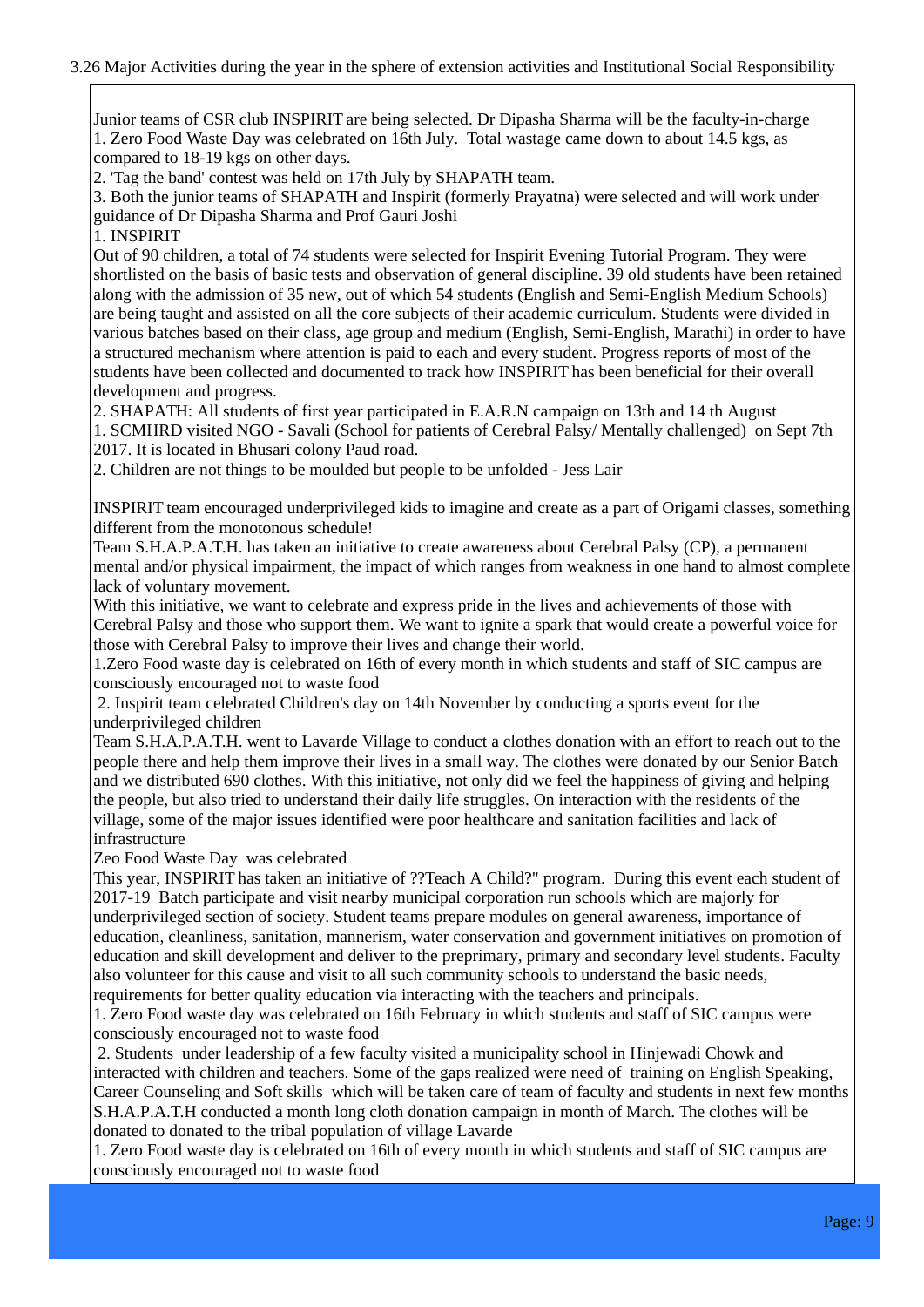Te.A.Ch. initiative got attention of many such NGOs and organization working in the field of Right to Education (RTE) in Pune and other cities of country. The faculty team was invited by the PuneCollab (Collaboration of Pune based NGOs) and RTERC (RTE Resource centre) of IIM Ahemadabad to interact with the young interns working in the area of Education to share the case. Young interns were really interested to understand the model, its viability and future scope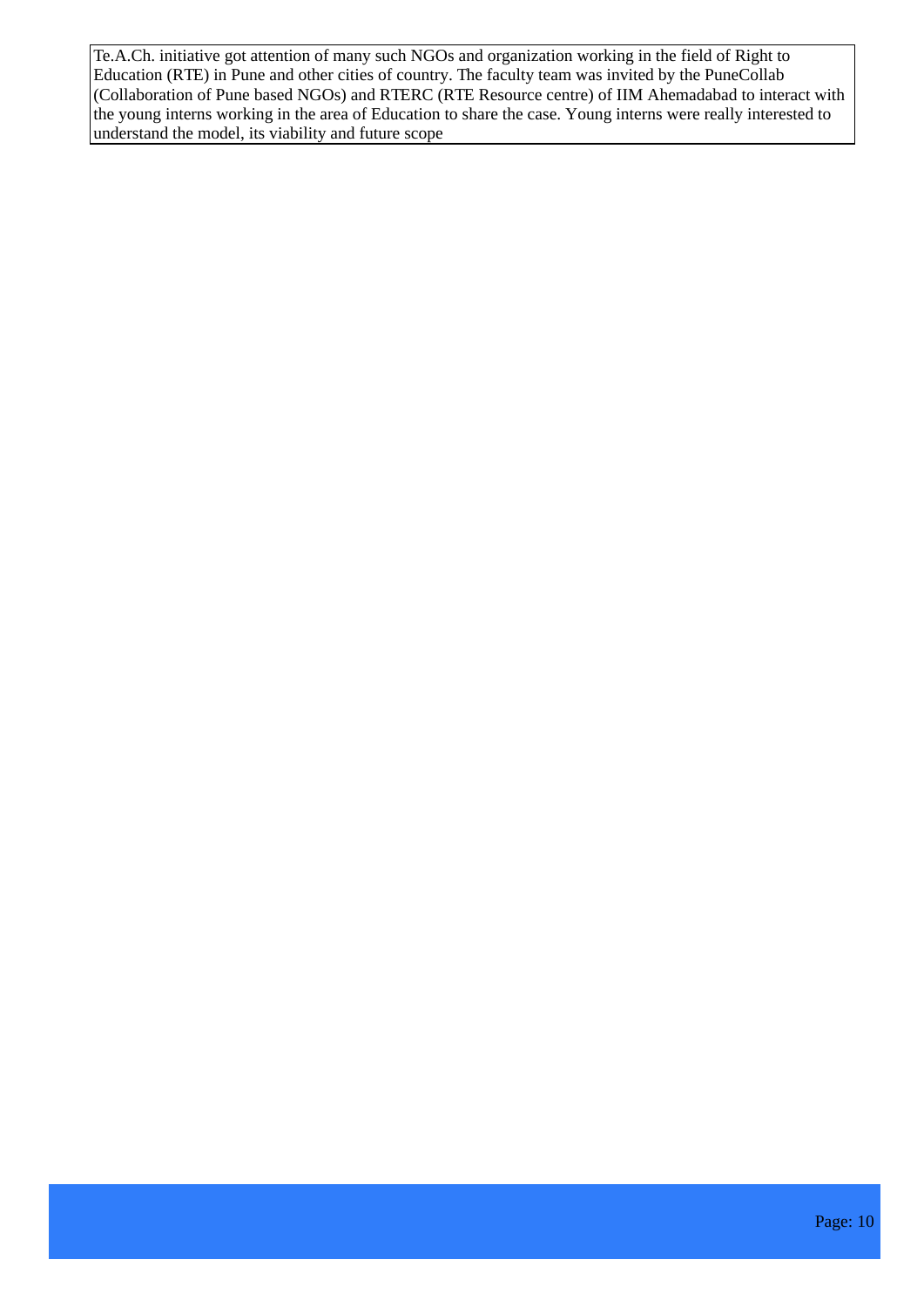# **Criterion - IV**

## **4. Infrastructure and Learning Resources**

4.1 Details of increase in infrastructure facilities

| <b>Facilities</b>                                                                   | <b>Existing</b> | <b>Newly created</b> | <b>Source of Fund</b> | <b>Total</b>     |
|-------------------------------------------------------------------------------------|-----------------|----------------------|-----------------------|------------------|
| Campus area<br>(in Acres)                                                           | 8               | $\boldsymbol{0}$     | $\boldsymbol{0}$      | 8                |
| Class rooms<br>(in Numbers)                                                         | 24              | $\boldsymbol{0}$     | $\boldsymbol{0}$      | 24               |
| Laboratories<br>(in Numbers)                                                        | 7               | $\boldsymbol{0}$     | Self                  | $\overline{7}$   |
| <b>Seminar Halls</b><br>(in Numbers)                                                | 4               | $\boldsymbol{0}$     | $\boldsymbol{0}$      | $\overline{4}$   |
| Number of important<br>equipments purchased<br>1-0 lakh) during the<br>current year | 9               | 135                  | Self                  | 144              |
| Value of the equipment<br>purchased<br>during the year (Rs. in<br>Lakhs)            | 17.10           | 52.89                | $\overline{0}$        | 69.99            |
| Others                                                                              | 0               | $\boldsymbol{0}$     | $\overline{0}$        | $\boldsymbol{0}$ |

4.2 Computerization of administration and library

Academic administration has been automated through an online portal

4.3 Library services

|                      | Existing         |                     |                  | Newly added         | Total            |                     |
|----------------------|------------------|---------------------|------------------|---------------------|------------------|---------------------|
|                      | Number           | Value<br>(in Lakhs) | Number           | Value<br>(in Lakhs) | Number           | Value<br>(in Lakhs) |
| Text / General Books | 23098            | 29.66               | 188              | 0.98                | 23286            | 30.64               |
| Reference Books      | 4495             | 82.07               | 53               | 2.76                | 4548             | 84.83               |
| Journals             | 8                | 0.09                | $\mathbf{1}$     | 0.03                | 9                | 0.12                |
| e-Journals           | $\boldsymbol{0}$ | 0.00                | $\boldsymbol{0}$ | 0.00                | $\boldsymbol{0}$ | 0.00                |
| Digital Database     | 5                | 12.18               | $\overline{0}$   | 19.91               | 5                | 32.09               |
| CD & Video           | 2228             | 2.95                | $\boldsymbol{0}$ | 0.00                | 2228             | 2.95                |
| e-Books              | $\boldsymbol{0}$ | 0.00                | $\mathbf{0}$     | 0.00                | $\boldsymbol{0}$ | 0.00                |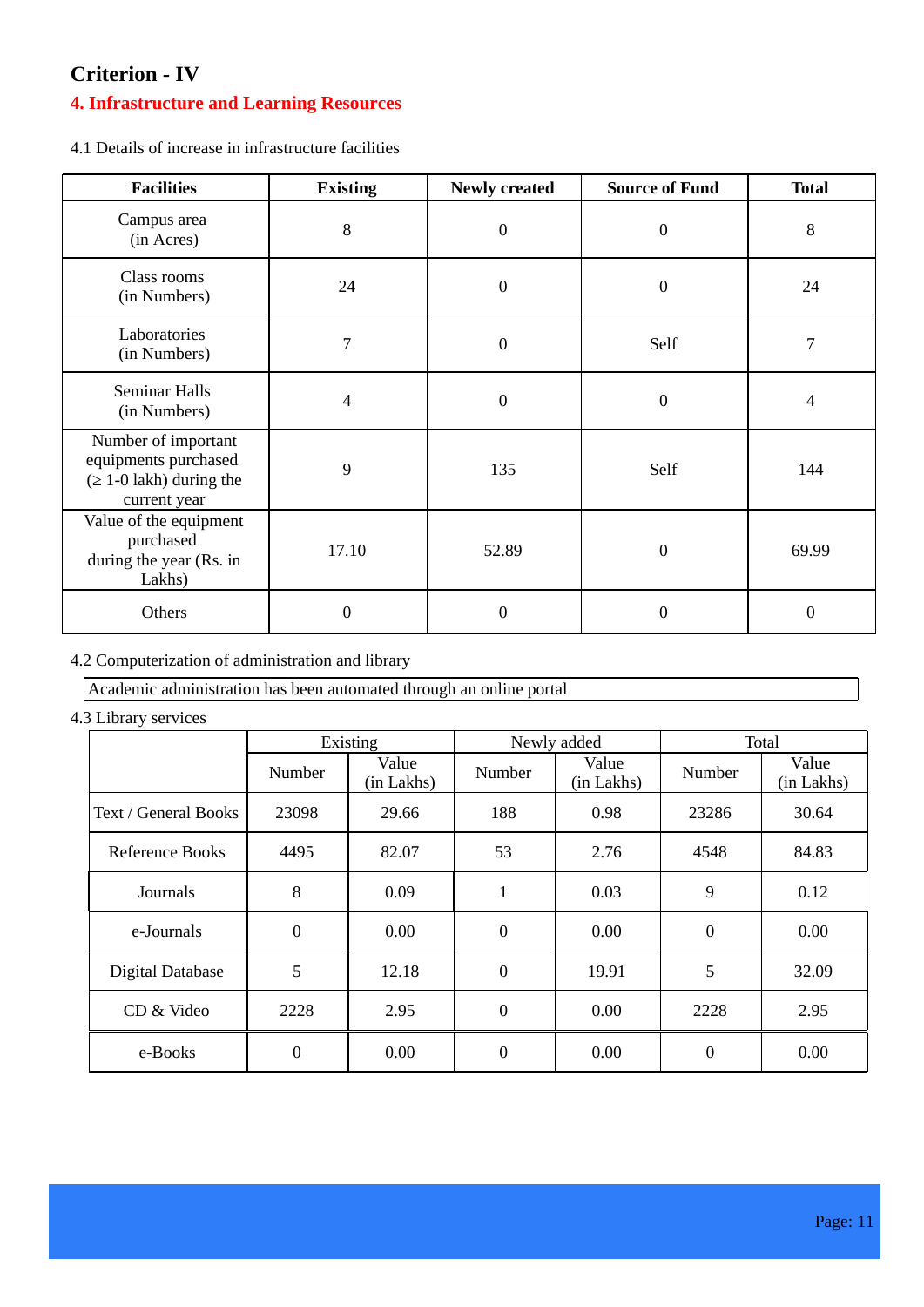#### 4.4 Technology up gradation (overall)

|                         | Existing | Added    | Total |
|-------------------------|----------|----------|-------|
| <b>Total Computers</b>  | 365      | 14       | 379   |
| <b>Computer Labs</b>    | 7        | $\Omega$ |       |
| Internet (in Mbps)      | 20       | 40       | 60    |
| <b>Browsing Centres</b> |          |          |       |
| <b>Computer Centres</b> |          |          |       |
| Office                  | ſ        |          |       |
| Departments             |          |          |       |
| Others                  |          |          |       |

4.5 Computer, Internet access, training to teachers and students and any other programme for technology

 upgradation (Networking, e-Governance etc.) 1. Students had training on R, Advanced Excel before placement.

2. Faculty were trained on Basic Econometrics and Time Series Data Analysis with help STLRC

3. CMIE, EBSCO, Frost & Sullivan, Emerald organised by SIU and conducted in SCMHRD by Library(Online Databases)

4.6 Amount spent on maintenance in Rupees lakhs

| $i)$ ICT                                    | 128.01 |  |
|---------------------------------------------|--------|--|
| ii) Campus Infrastructure and<br>facilities | 0.00   |  |
| iii) Equipments                             | 2.69   |  |
| iv) Others                                  | 8.95   |  |
| <b>Total</b>                                | 139.65 |  |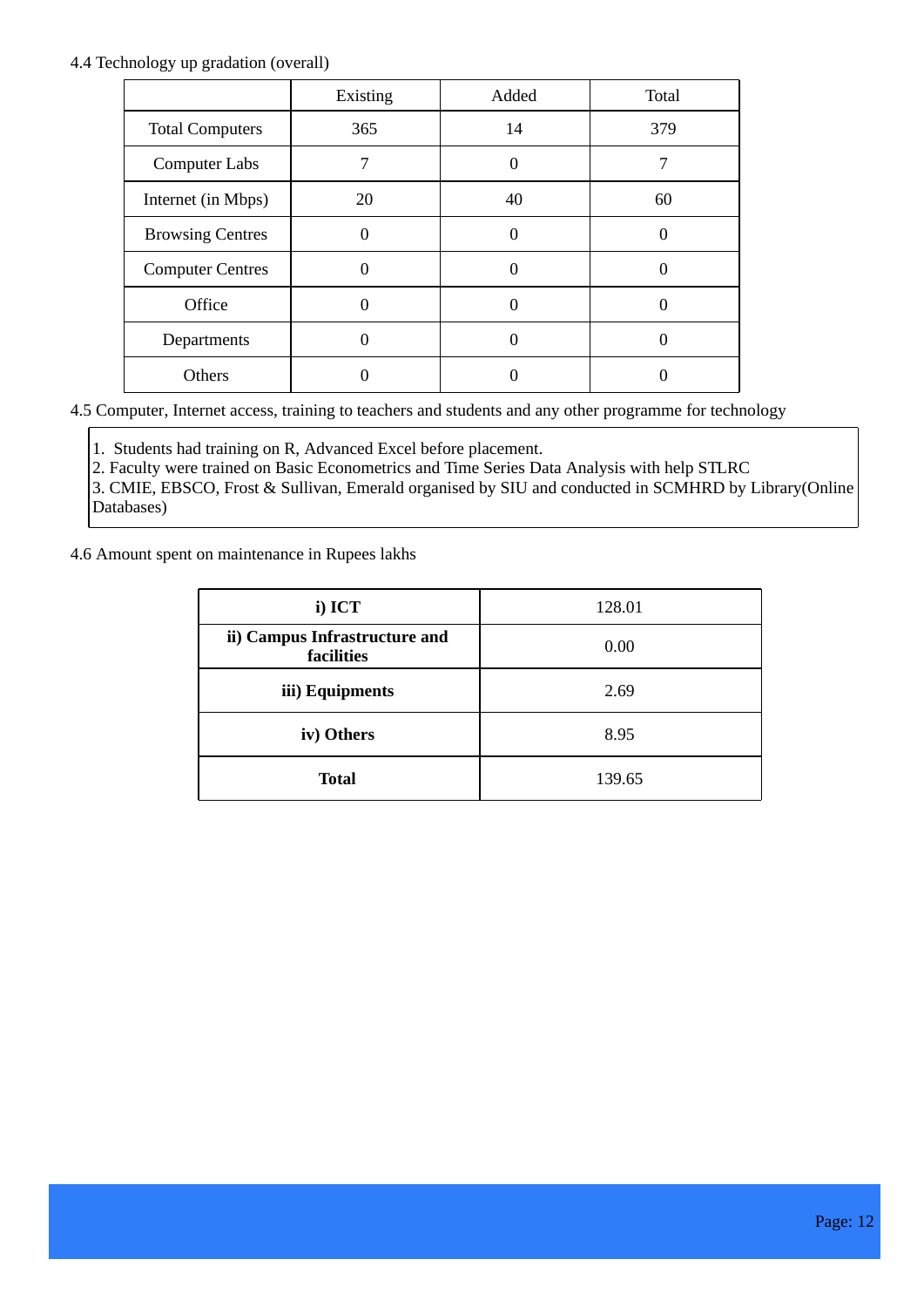# **Criterion - V**

## **5. Student Support and Progression**

#### 5.1 Contribution of IQAC in enhancing awareness about Student Support Services

1. Students are communicated about various support services and introduced with various committees looking after student affairs during the induction by the Director and Head, students affairs. All information is available on the Student Manual circulated to the students on the first day of their joining.

2. Students are appraised about the learning traits on which they will be evaluated in various subjects at the beginning of the semester by the faculty.

3. Students are introduced about the available databases during induction.

5.2 Efforts made by the institution for tracking the progression

The assurance of learning process helps in tracking performance of students in their two-year life cycle. The Institute expects 70% of students are meeting the Quality assurance criterion as laid out by the faculty for each learning trait. If more than 30% students are performing unsatisfactorily on a particular learning trait then corrective actions are taken to close the loop. Corrective actions to reinforce the trait can be more experiential learning pedagogy such as use of cases, tutorial/remedial sessions, change of faculty etc

5.3

| a) Total Number of students             | <b>UG</b><br>$\mathbf{0}$<br>PG<br>630<br>Ph.D<br>$\overline{0}$<br>Other<br>48 |
|-----------------------------------------|---------------------------------------------------------------------------------|
| b) Number of students outside the state | 493                                                                             |
| c) Number of international students     | 54                                                                              |
| Men                                     | Number<br>$\%$<br>68.14<br>462                                                  |
| Women                                   | Number<br>$\%$<br>216<br>31.86                                                  |

|                        | <b>Last Year</b> | <b>This Year</b> |
|------------------------|------------------|------------------|
| International          | 59               | 54               |
| Freeship               | 0                |                  |
| Jammu & Kashmir        | 0                |                  |
| Discretionary<br>Quota | 48               | 30               |
| <b>Scheduled Caste</b> | 53               | 56               |
| <b>Scheduled Tribe</b> | 24               | 27               |
| Open / General         | 359              | 497              |
| Differently abled      | 8                |                  |
| Kashmiri Migrants      | 6                |                  |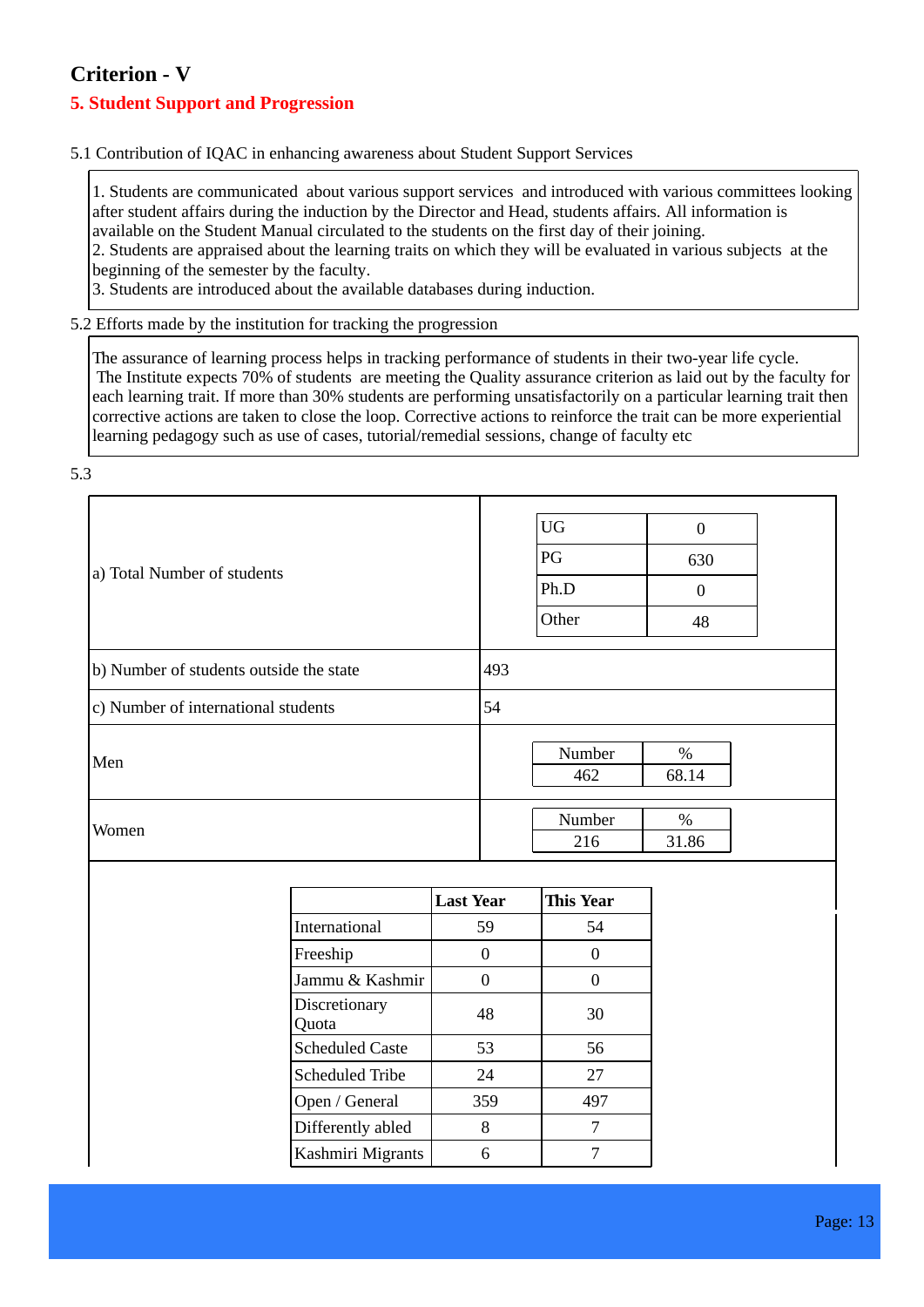|                  | <b>Total</b> | 557         | 678 |  |
|------------------|--------------|-------------|-----|--|
| Demand Ratio     |              | 68.44       |     |  |
| Dropout $(in %)$ |              | 222<br>ل∠.د |     |  |

5.4 Details of student support mechanism for coaching for competitive examinations (If any)

Students are trained for CFA, CAPM, APICS, Lean Six Sigma and other international competitive exam. They receive scholarship partially by organizations such as PMI (INR 5000) and institute (INR 7000 )for appearing in the exam.

Number of students beneficiaries :  $\vert$  40

| <b>NET</b>         | A  |
|--------------------|----|
| <b>SET/SLET</b>    |    |
| <b>GATE</b>        |    |
| CAT                |    |
| <b>IAS/IPS</b> etc |    |
| <b>State PSC</b>   |    |
| <b>UPSC</b>        |    |
| <b>Others</b>      | 40 |

5.5 Number of students qualified in these examinations

5.6 Details of student counselling and career guidance

All students of the full time Programs of Batch 2017-19 were allotted one faculty and two seniors as mentors for counselling and career guidance.

 Interested students were administered Kolb's Learning Assessment tool and were given career guidance based on the assessment.

Number of students benefitted :

5.7 Details of campus placement

| On Campus               |                    |        | Off Campus                              |
|-------------------------|--------------------|--------|-----------------------------------------|
| Number of Organizations | Number of Students |        | Number of Students   Number of Students |
| Visited                 | Participated       | Placed | Placed                                  |
| 100                     | 221                | 189    |                                         |

1 student opted for entrepreneurship

5.8 Details of gender sensitization programmes

Gender Sensitization Program with the 2016-18 HR batch was taken by Philip Coelho as part of the course on Labour Law, while dealing with the Sexual Harassment of Women at Workplace (Prevention, Prohibition and Redressal) Act 2013.

#### 5.9 Students Activities

#### 5.9.1 Number of students participated

|                                      | State/University<br>Level | National Level | International<br>Level |
|--------------------------------------|---------------------------|----------------|------------------------|
| in Sports, Games<br>and other events | 119                       | 83             |                        |
| in Cultural                          |                           |                |                        |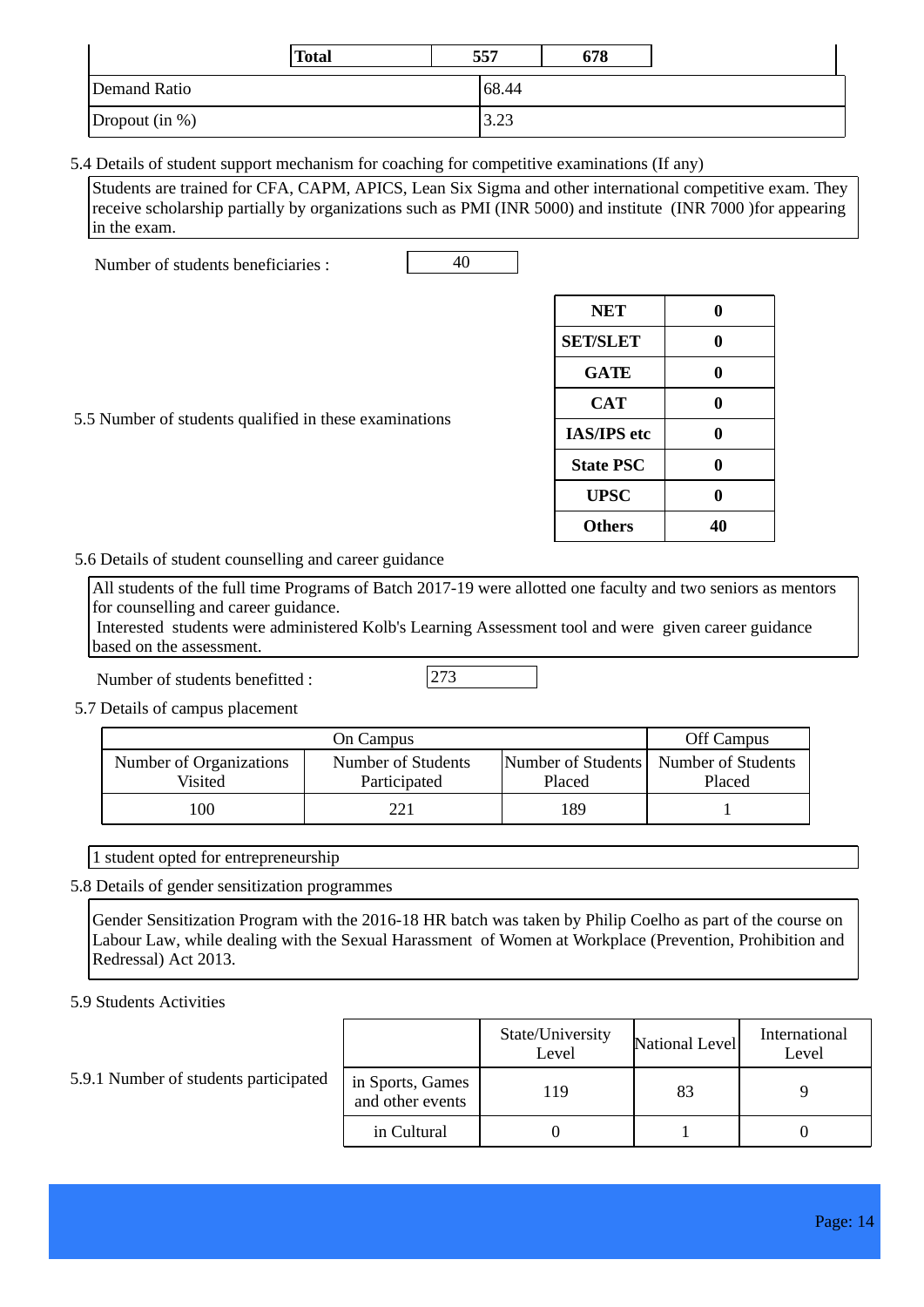| 5.9.2 Number of medals /awards won<br>by students |                                      | State/University<br>Level | National Level | International<br>Level |
|---------------------------------------------------|--------------------------------------|---------------------------|----------------|------------------------|
|                                                   | in Sports, Games<br>and other events |                           | 43             |                        |
|                                                   | in Cultural                          |                           |                |                        |

## 5.10 Scholarships and Financial Support

|                                                                        | Number of Students | Amount       |
|------------------------------------------------------------------------|--------------------|--------------|
| Financial support from institution                                     |                    | 1,217,750.00 |
| Financial support from government                                      |                    | 0.00         |
| Financial support from other sources                                   |                    | 400,000.00   |
| Number of students who received<br>International/National recognitions |                    | 3,210,000.00 |

## 5.11 Student organised / initiatives

|             | State/University<br>Level | National<br>Level | International<br>Level |
|-------------|---------------------------|-------------------|------------------------|
| Fairs       |                           |                   |                        |
| Exhibitions |                           |                   |                        |

5.12 Number of social initiatives undertaken by the students 13

## 5.13 Major grievances of students (if any) redressed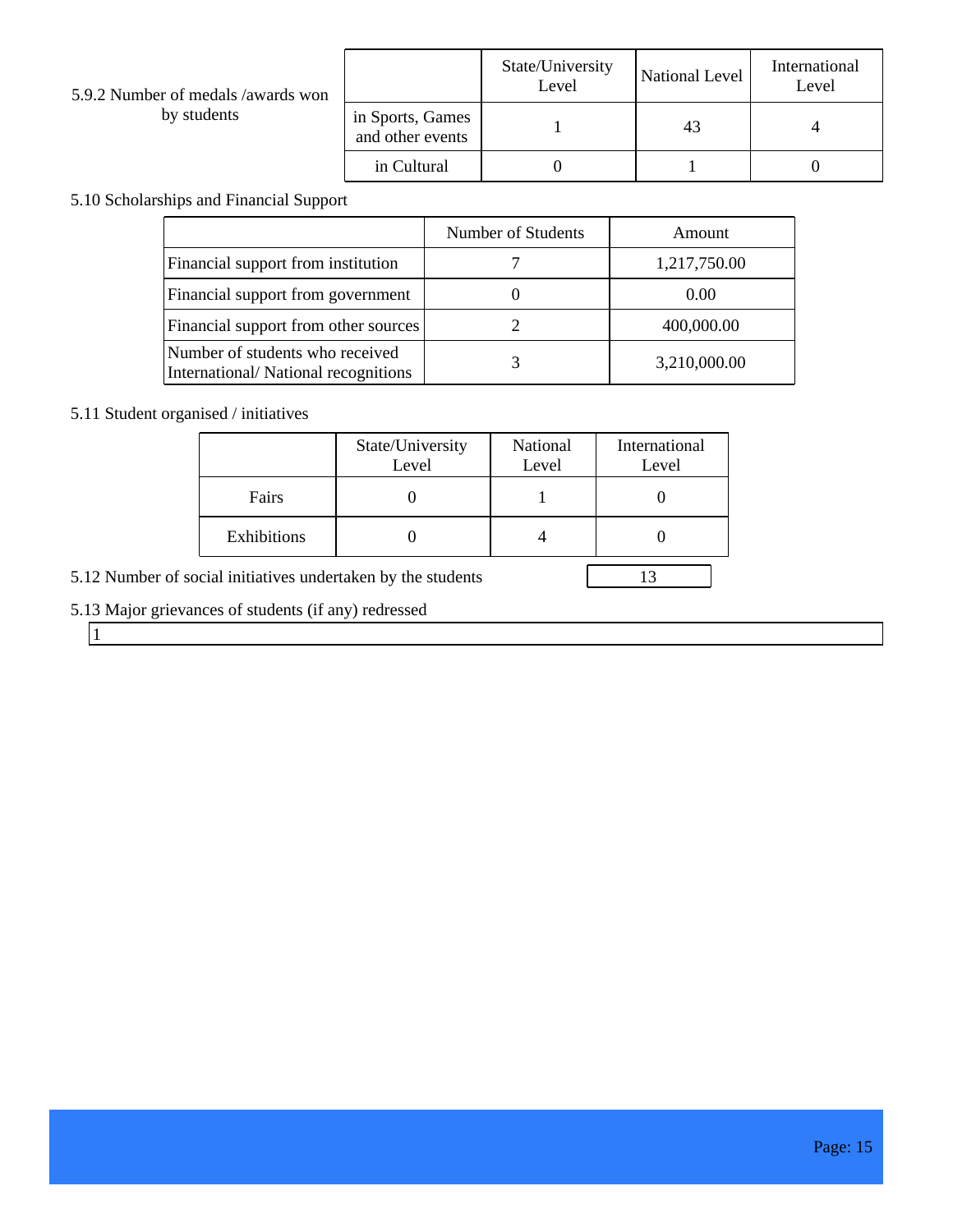# **Criterion - VI**

#### **6. Governance, Leadership and Management**

6.1 State the Vision and Mission of the institution

6.2 Does the Institution has a management Information System

6.3 Quality improvement strategies adopted by the institution for each of the following

#### 6.3.1 Curriculum Development

Two faculty members from the Finance department adopted an innovative pedagogical approach. Smart books on Financial Accounting by Cengage and on Financial Management by McGraw-Hill Education (2017-19) were used for first year students.

#### 6.3.2 Teaching and Learning

1. 'Teach A Child' initiated in order to make students socially aware.

All the students went to a neighboring school in underprivileged to teach children for three days in a semester. The outcome ensured a better and deeper understanding of social responsibility among students. 2. A pre-audit form in the SCMHRD ERP system has been designed with components such as Session plan, Evaluation plan, Internal assessment marks, Faculty Feedback from students and Course completion status. The system has ensured systematic flow of information. Timely updates are available to faculty members for corrective action.

#### 6.3.3 Examination and Evaluation

To bring in third party perspective, industry experts were invited during summer project viva.

#### 6.3.4 Research and Development

Conducting regular monthly research round table sessions where faculty members present and discuss their research ideas. Research papers were published/communicated in ABDC/ Scopus journals and presented in International Conferences based on the feedback.

#### 6.3.5 Library, ICT and physical infrastructure / instrumentation

A pre-audit form in the SCMHRD ERP system has been designed with components such as Session plan, Evaluation plan, Internal assessment marks, Faculty Feedback from students and Course completion status. The system has ensured systematic flow of information.

#### 6.3.6 Human Resource Management

23 faculty have attended 105 Faculty Development Programs. Four staff development programs were arranged for non-teaching staff. Two faculty have been promoted. Three non-teaching staff were promoted.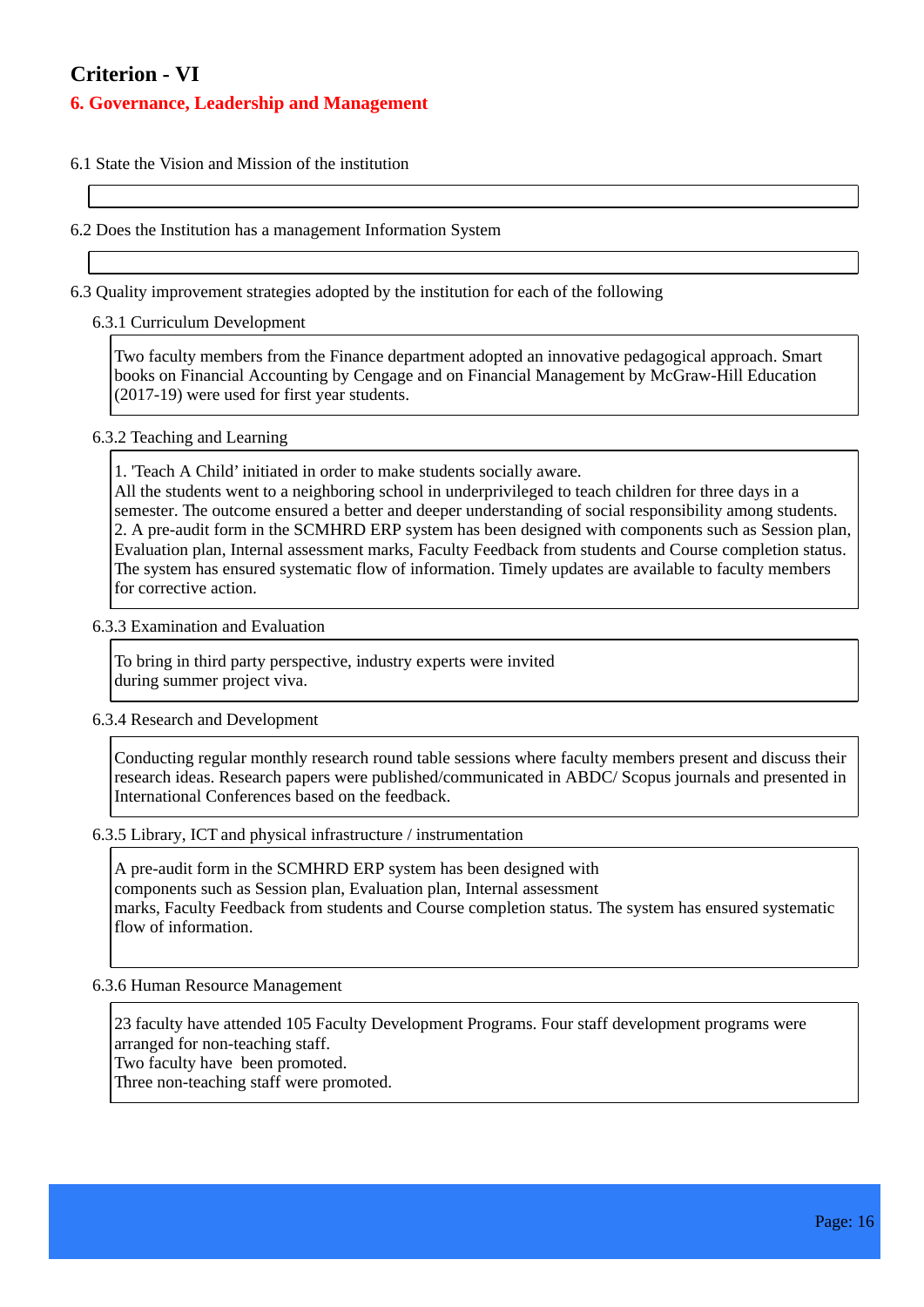#### 6.3.7 Faculty and Staff recruitment

Four new faculty were recruited. There is a faculty-in-charge who looks after the process of recruitment. Each shortlisted candidate has to take demo session followed by interview. There were five new recruits among non-teaching staff.

6.3.8 Industry Interaction / Collaboration

Further, some students are working on live projects with Pune Metropolitan Regional Development Authority (PMRDA), Government of India, implementing developmental plans for semi and peri urban areas around the city of Pune. 130 industry projects were completed by students. Industry experts were invited during Management Conclave, Six Sigma Awards, and Infrastructure Summit. Faculty participated in industry immersion program at IBM. Industry experts are part of part of Program Review Committee and IQAC.

#### 6.3.9 Admission of Students

• The Admission process at SCMHRD is continuously refined to select the best b-school aspirants from the country. SCMHRD recorded 100% slot booking during GE-PI process in the current year • The criteria for selection of students are determined and continually revised on the basis of feedback consistently taken from various stakeholders like alumni, corporate bodies, faculty members and students.

• Based on inputs received, a new competency -Emotional Maturity - has been identified and added to the student selection criteria in the current year.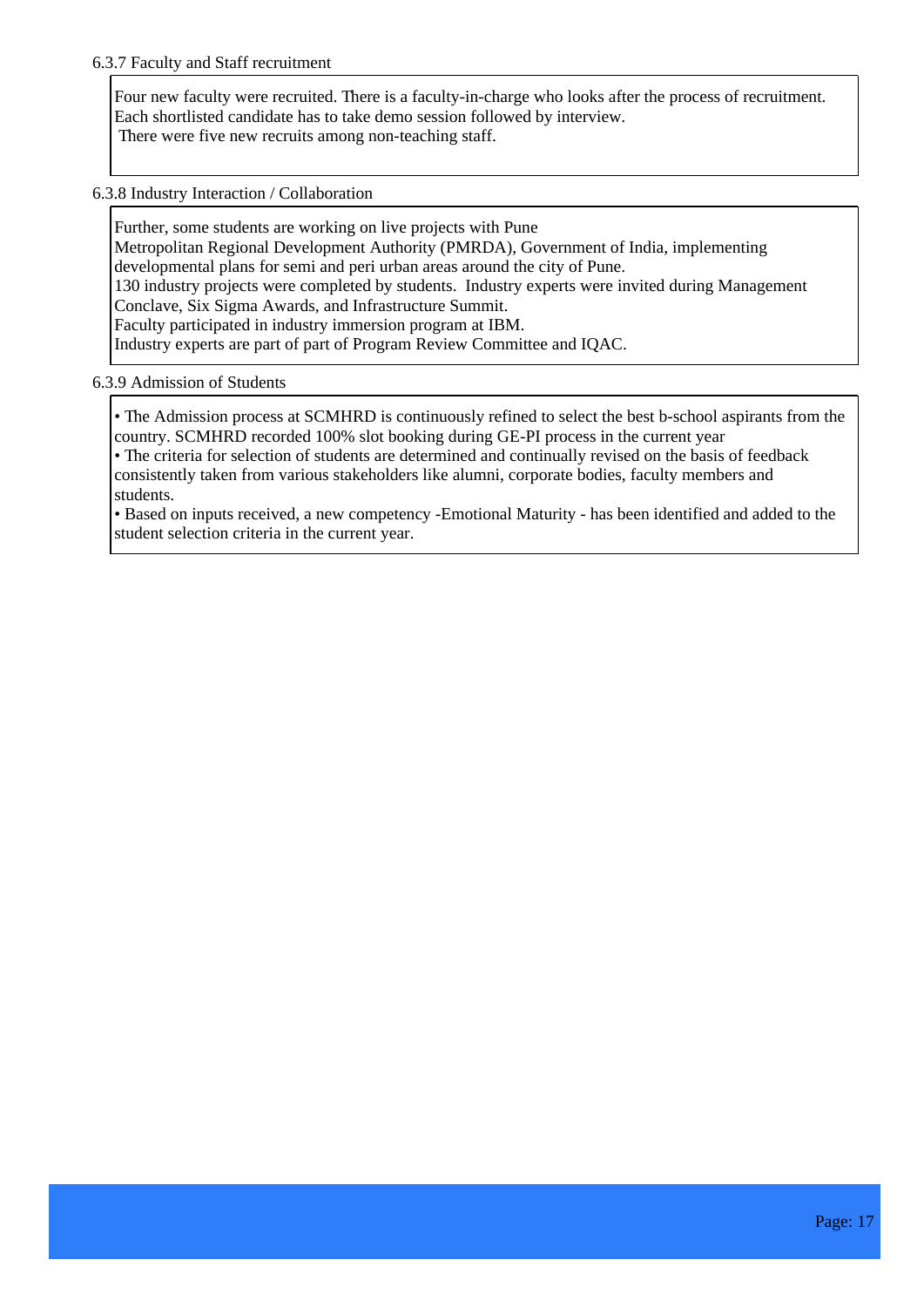#### 6.4 Welfare schemes for

### Teaching 1. Dedicated Research Budget 3. Transportation facility 4. Maternity leave policy 5. Support provided in pursuing PhD in terms of fee concession 6. Duty leave for attending FDP's workshops and Conferences 7. Organizing 7. Organizing common Breakfast and Lunch on certain occasions 8. Celebration of common Breakfast and Lunch on certain occasions 8. Celebration of birthdays 8. Celebration of  $\frac{9}{10}$ . Promotion 9. Research Incentives of research through online access to journals subscribed by SIU 11. Annual Health checkups<br>12. Festival Gifts 13. FDPs by STLRC 14. Institutional membership of professional bodies Non teaching Suggested measures could in the nature of: 1. Mediclaim Policy 2. Transportation 3. Maternity leave policy 4. Support for pursuing further studies 5. Organizing common Breakfast and Lunch on certain occasions 6. Financial assistance for Housing and Marriage. 7. Non-teaching staff training programme 7. Non-teaching staff training programme. Students 1. Recreation and Wellness Facility

2. Bus facility

3. Mess & Cafeteria

4. Health Insurance

5. Annual Health Check up

6. Outbound Learning

7. Health Seminars

8. Value added sessions such as Art of Living

6.5 Total corpus fund generated (Amount Rs. in Cr.)

| Yes |  |  |
|-----|--|--|
|     |  |  |

6.6 Whether annual financial audit has been done

6.7 Whether Academic and Administrative Audit (AAA) has been done?

| External       |        |                          | Internal |            |
|----------------|--------|--------------------------|----------|------------|
| Audit Type     | Yes/No | Agency                   | Yes/No   | Authority  |
| Academic       | No     | $\overline{\phantom{0}}$ | Yes      | <b>SIU</b> |
| Administrative | No     | $\overline{\phantom{0}}$ | Yes      | <b>SIU</b> |

6.8 Does the University/ Autonomous College declares results within 30 days?

| <b>IFor UG Programmes</b> | Y es |
|---------------------------|------|
| <b>For PG Programmes</b>  | Y es |

|na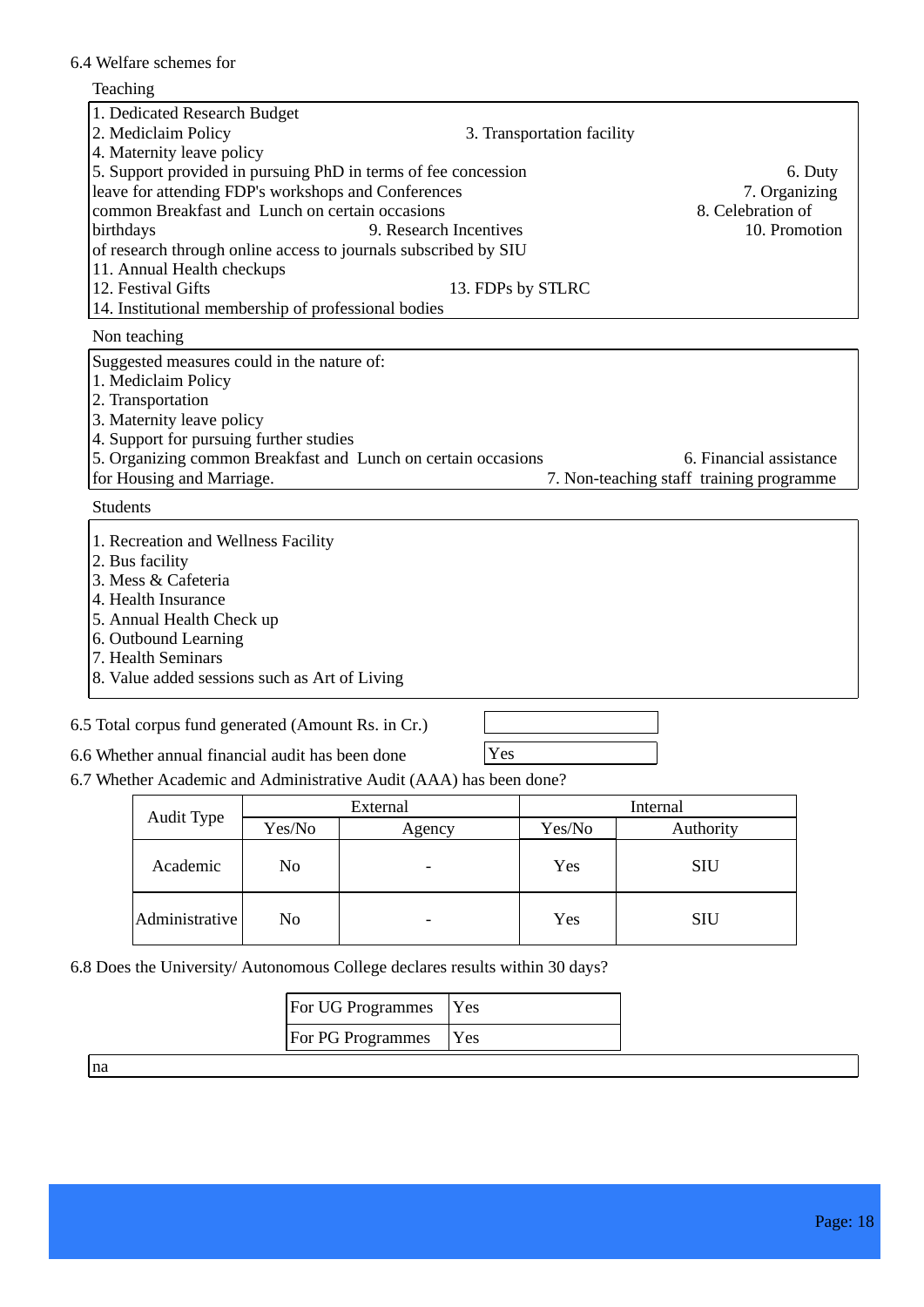#### 6.9 What efforts are made by the University for Examination Reforms?

SCMHRD uses Assurance of Learning Committees recommendation for assessment planning, decision on evaluation criteria, measurement and review. Management of internal assessment has now been fully automated: Uploading of question paper, scheduling of exam, uploading of assessment score( both absolute and percentile) and AOL.

In order to ensure that the internal evaluation system adopted is credible and acceptable, faculty members design their components for the courses handled by them. Open book exams that aim at developing the skills of critical and creative thinking have been used as a mode on internal evaluation component for select courses. Diverse components of evaluation including Case Analysis, Essays, Seminar Presentations, Viva- Voce, Quiz, Moot Court, Mock Trials, online tests and simulated Interviews have been conducted to ensure comprehensive evaluation. For select courses, to bring in third party perspective, industry experts were invited during summer project viva. Evaluation based on experiential learning has also been introduced. Jury based evaluation has also been adopted for courses relating to Design, media and Communication. Research based projects and assignments are given to students.

An assignment and evaluation portal enables online submission and uploading of marks. Paperless documentation of take-home assessments have been adopted through Google Drive. Innovations in the internal evaluations include online certifications, integrated evaluation of multiple courses in form of Mock Investor Summit. E-resources such as HBR simulation and skill based internal assessment have also been used. To check unfair means and help to maintain discipline during internal exams, internal squad teams of faculty members for Unit tests has been constituted.MOOC have been added as a component of evaluation.

6.10 What efforts are made by the University to promote autonomy in the affiliated/constituent colleges?

1. All Senior Professors are part of University BOS

2. Director is part of Academic Council of the University

3. All senior Faculty members of the institute are part of Board of Studies Subcommittees

4. Individual Institutes have freedom to suggest, design and approve courses and syllabus based on internal academic review committee recommendation of respective institutes

5. Institutes have individual internal quality assurance cell which controls and monitors the institute level academic and administrative functioning

6. Dr Gurudas Nulkar is part of Biodiversity Committee of the University.

6.11 Activities and support from the Alumni Association

1. Alumni are part of IQAC and ARC and their feedback are taken in developing curriculum

2. 6 guest lectures were taken by alumni.

3. Alumni were invited as keynote speaker during induction and commencement ceremony.

4. Alumni are invited as panelist during the admission process.

6.12 Activities and support from the Parent - Teacher Association

There is no PTA. However, parents are a part of Anti- Ragging Committee.

6.13 Development programmes for support staff

Four staff development programs were arranged for non-teaching staff. It included Excel training, training on Google Apps, well being etc

6.14 Initiatives taken by the institution to make the campus eco-friendly

1. Energy Conservation

A few key initiatives carried out on the campus are:

(a) An initiative to replace tube lights by CFL has been taken up starting with the faculty rooms. The CFL's will eventually be replaced with LED lights. For other locations tube lights will be replaced with LED lights subsequently.

(b) In the campus and hostel areas, LED lights have been fitted in hostel rooms, passages and parking (633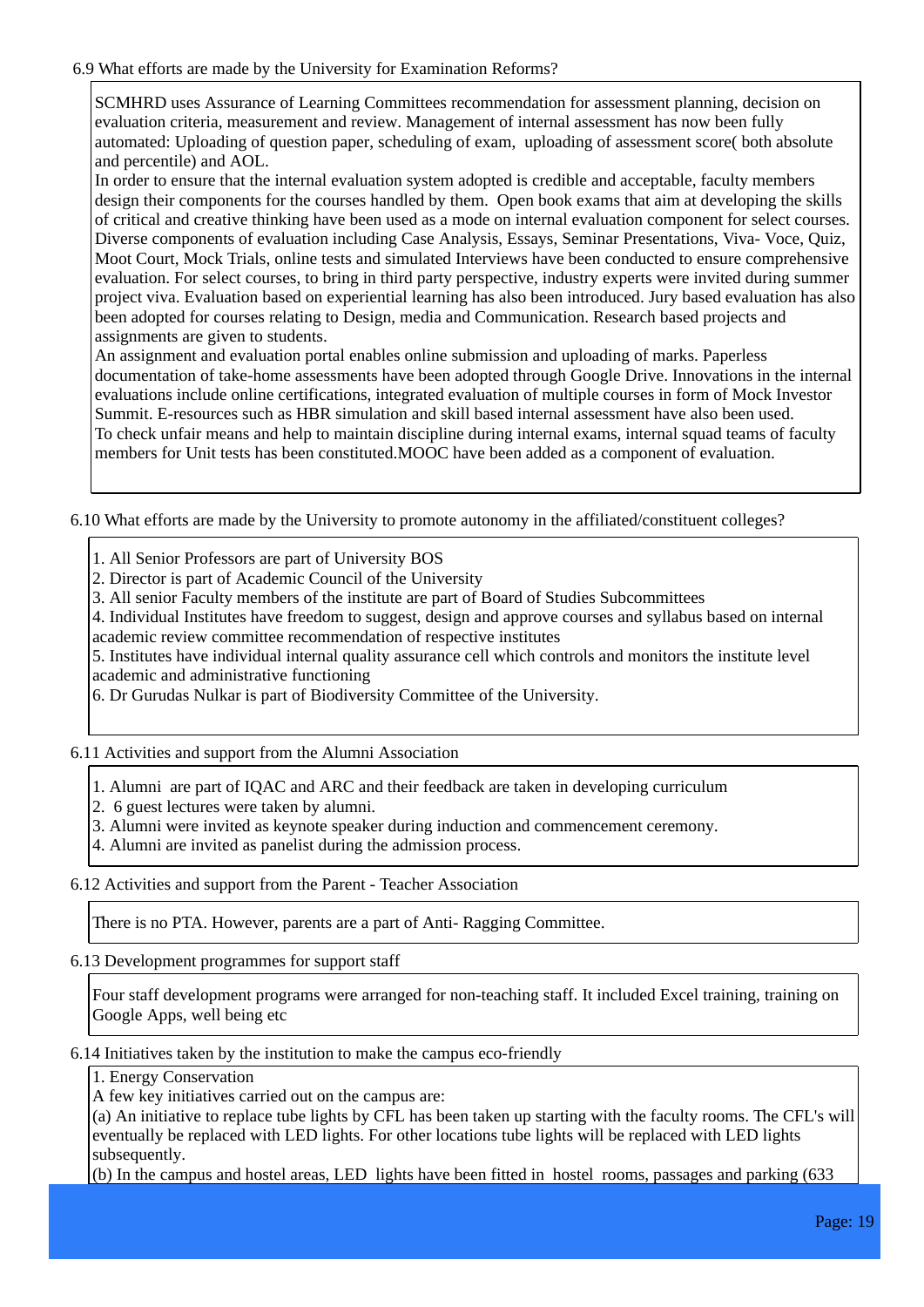numbers + 150 numbers) and streets (35 numbers)

(c) Natural lighting is given high preference and used to the maximum extent possible. Due care is taken to ensure that all the rooms are well ventilated.

Solar water heaters are installed on the hostel block rooftop. They provide hot water for bathing purpose to the students.

3. Carbon Neutrality

This campus is a NO VEHICLE campus for students .This has been done in order to reduce the carbon emission from vehicles. An adequate number of buses to facilitate student commute have been provided. 4. Plantation

An effort is made to maximize the foliage on campus within the possible space. This can be seen from the amount of greenery on campus. Trees and shrubs have been planted all along the frontage of the campus. The campus also has number of potted plants which beautify all the buildings.

5. Arrangements for Garbage disposal from the Campuses

(a) Separate garbage dumping areas are nominated for dry/wet/garden wastes.

(b) The dry and wet garbage is collected by authorized vendors.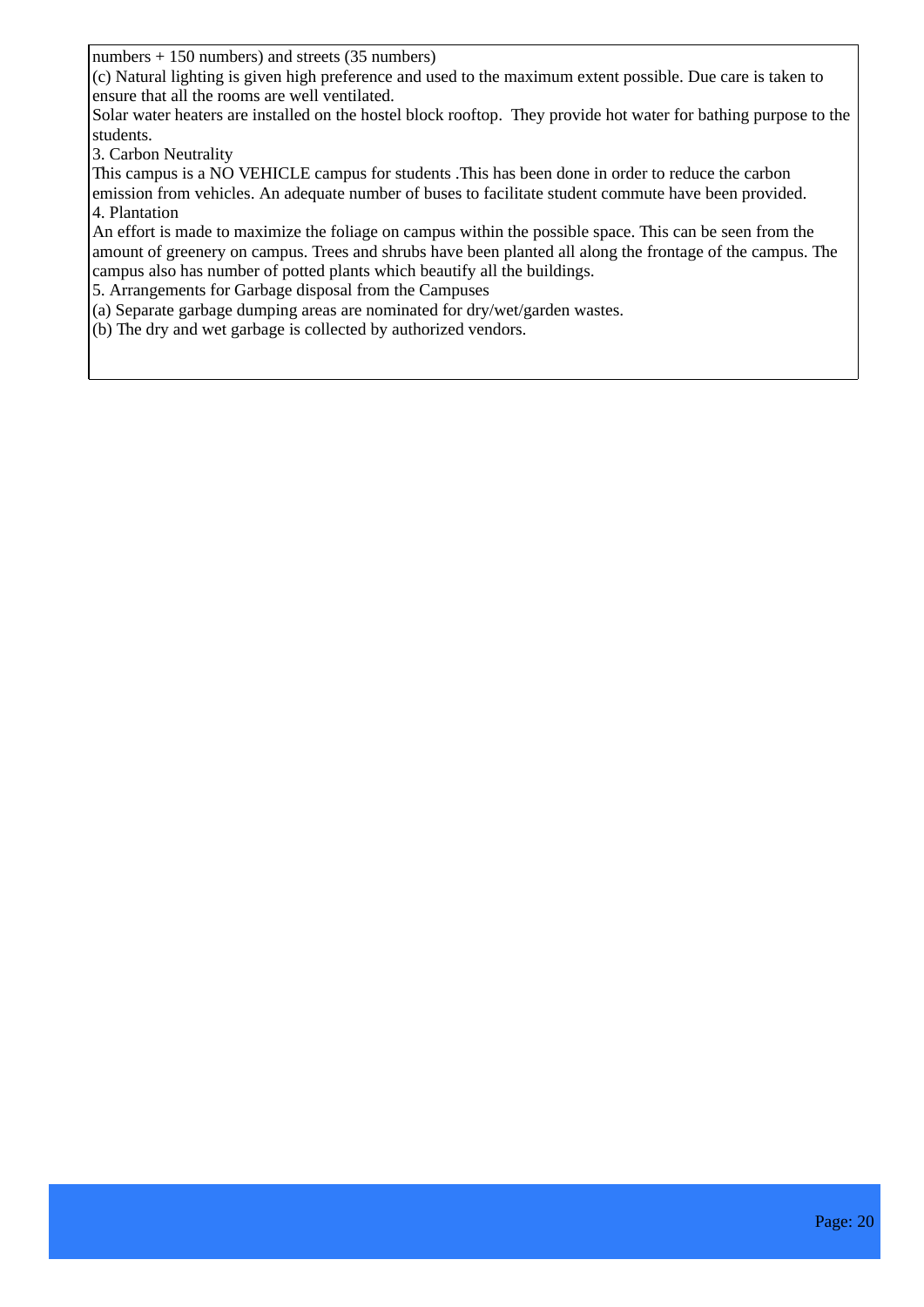# **Criterion - VII**

### **7. Innovations and Best Practices**

7.1 Innovations introduced during this academic year which have created a positive impact on the functioning of the institution. Give details.

Innovations were introduced during the academic year which impacted the following four stakeholders namely the student, institute (academic processes), faculty and society in the following form:

- Student welfare and curriculum growth
- Faculty Development

• Academic process improvement

- Societal well being
- 1. Student welfare and curriculum growth

I. The competency framework for admitting students was revised and a new competency - Emotional Maturity added.

II. Two faculty members from the Finance department adopted an innovative pedagogical approach. Smart books on Financial Accounting by Cengage and on Financial Management by McGraw-Hill Education (2017-19) were used for first year students

III. Audit courses were successfully introduced and audited by the students

2. Faculty Development

I. Interim Appraisal for Faculty was initiated in the middle of the academic year. Interim Appraisal of every faculty was done by the Director. This helped faculty in timely re-aligning of academic, research and administrative goals and objectives during the year

II. Research round table started in July 2017 to explore and encourage research. 8 such round tables have been completed so far.

3. Academic process improvement

I. For digitization of academic processes SCMHRD ERP system has been designed with components such as Session plan, Evaluation plan, Internal assessment marks, Faculty Feedback from students and Course completion status. The system has ensured systematic flow of information. Timely updates are available to faculty members for corrective action. This also facilitated improvements in auditing process.

4. Societal well being

I. 'Teach A Child' initiative made students socially aware. All the students went to a neighboring school in underprivileged village to teach children for three days in a semester. The outcome ensured a better and deeper understanding of social responsibility among students. Specific booklet in vernacular was printed and distributed among the students. Both faculty members and students actively participated in teaching the village students.

Plan Action taken To continue with our quality improvement processes for securing the AACSB accreditation. Initial Self Assessment Reports ( September, 2017 and March 2018) submitted to AACSB Sustain and improve the research output in terms of quality and quantity (Scopus and ABDC ranking) Research output related details Looking forward for International collaboration for learning and research The collaborations have resulted and following steps have happened with major institutions: • Telecom Ecole De Management, France (Student participation in summer and winter projects) • Berlin School of Economics & Law, Germany (Student participation in summer and winter projects) •Leeds Beckett University, UK (Student enrolled in semester program)

7.2 Provide the Action Taken Report (ATR) based on the plan of action decided upon at the beginning of the year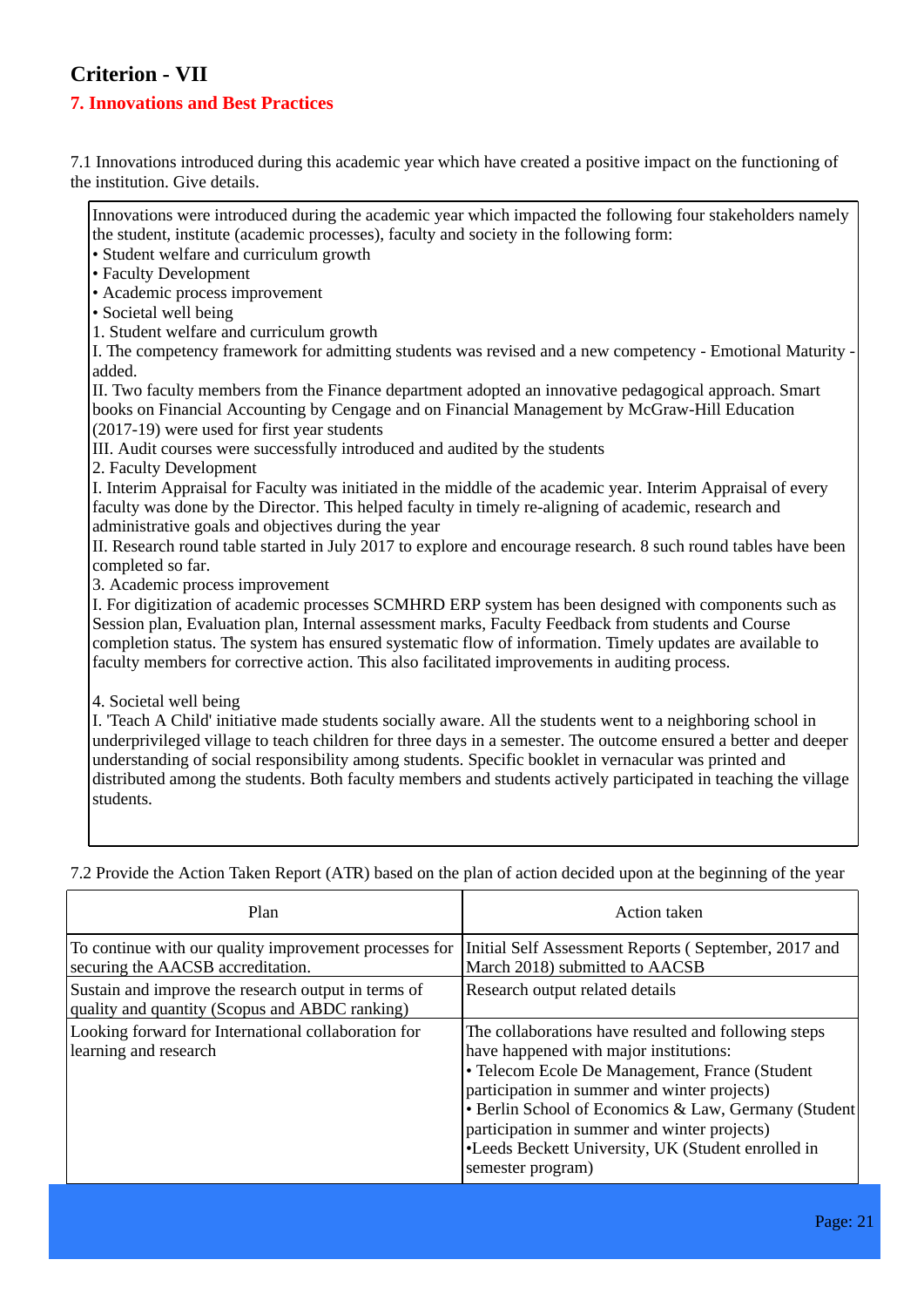| <b>-Deakin University, Australia (Faculty fellowship)</b><br>•Nottingham Trent University (conducting teaching<br>sessions) |
|-----------------------------------------------------------------------------------------------------------------------------|
| Kindly refer Criterion III for details related to<br>international collaborations.                                          |

7.3 Give two Best Practices of the institution (please see the format in the NAAC Self-study Manuals)

1. Title of the Quality Initiative: IT enabled learning

Context: A variety of IT tools and databases are used in industry and this initiative helps to familiarize the students with such applications. The curriculum introduces students to technology platforms that can prepare them to become effective managers.

Objectives: The objective of this practice is to create effective 'business ready' managers through the use of IT tools and curricula

The Initiative: Students are gradually introduced to different IT enabled tools during their MBA coursework. Students are acquainted with ERP software such as SAP, Oracle, PeopleSoft etc and advanced Data Analytics using statistical and data mining softwares such as IBM SPSS, SAS, Minitab, R, and E-Views. The institute has also subscribed to relevant data bases such as Euromonitor and Bloomberg that are used by students for projects.

Evidence of Success: SCMHRD students have been placed in well known companies like Infosys, Capgemini etc. Student placement details can further be referred to for the details on IT/ ITES based firms. Problems Encountered:

• The risk of obsolescence which is inherent in the current business environment

• High cost involved in procuring software licenses and supporting infrastructure

2. Title of the Quality Initiative: Leadership in Corporate Engagement

Context: The Curriculums in B- Schools not only in India but also world over are being criticized for being ineffective They are reportedly unable to impart necessary skills, failing to prepare global leaders and instilling an attitude of ethical behavior. So SCMHRD thought of developing an academic model in which industrial inputs are taken in curriculum development and deciding on behavioral competencies that would be expected in incumbent students.

Objectives: Encouraging corporate engagement across the stages in the student life cycle

The Initiative: SCMHRD designed a model of engaging participation of industry experts in the end-to end academic process of the Institute. It begins with the admission process in which industry experts are engaged both as panelists for group evaluation & personal interview and also in designing the competency framework. Industry experts, senior academicians across the world and alumni are involved in the academic governance of the institute at various levels such as Internal Quality Assurance Cell (IQAC), Advisory Board, and Academic Review Committee & Program Review Committee. Industry partners engage with SCMHRD faculty & students in live projects and consultancies throughout the year. What industry gets in return is one the best pool of young talents in both research and as incumbents. Also they are benefitted by getting well-researched solutions to their business problems.

Evidence of Success:

a. The overall quality of students has improved. This is evident from the National and International awards and Certification won by Students . For Example: Our students have done exceedingly well in CFA Research Challenge at the Asian-Pacific Region (1st Runner Up in 2016, Top 5 in 2015), Economic Youth Leadership Award (2014, 2015, 2016), 'YES ,I Aspire Scholarship' (2015, 2016, 2017), Philips Blue Print International (2014) to name a few. Besides they have successfully CFA level 1, FRS, PMI certification and CSCP certification.

b. The Corporate Engagement in Academic Governance has helped us in reviewing of learning goals, course contents and start of new programs: Master of Business Administration (Infrastructure Management) –MBA(IM) in 2011 and Post Graduate Program in Business Analytics-PGPBA in 2015. Both the Programs are doing exceeding well with records of 100% placement (please refer placement file). The students of MBA(IM) 2015-17 batch have contributed in drafting the vision document and proposal of smart city for Pune Municipal Corporation which won 2nd best proposal at all India level and their efforts were applauded by the Commissioner of Pune city. The 1st Batch of PGPBA 2015-16 has made the Institute proud by winning Analytics based case competitions in IITs. SCMHRD has also successfully launched MBA(BA) full time residential program in the academic year 2017-18.

c. Details of various rankings are as: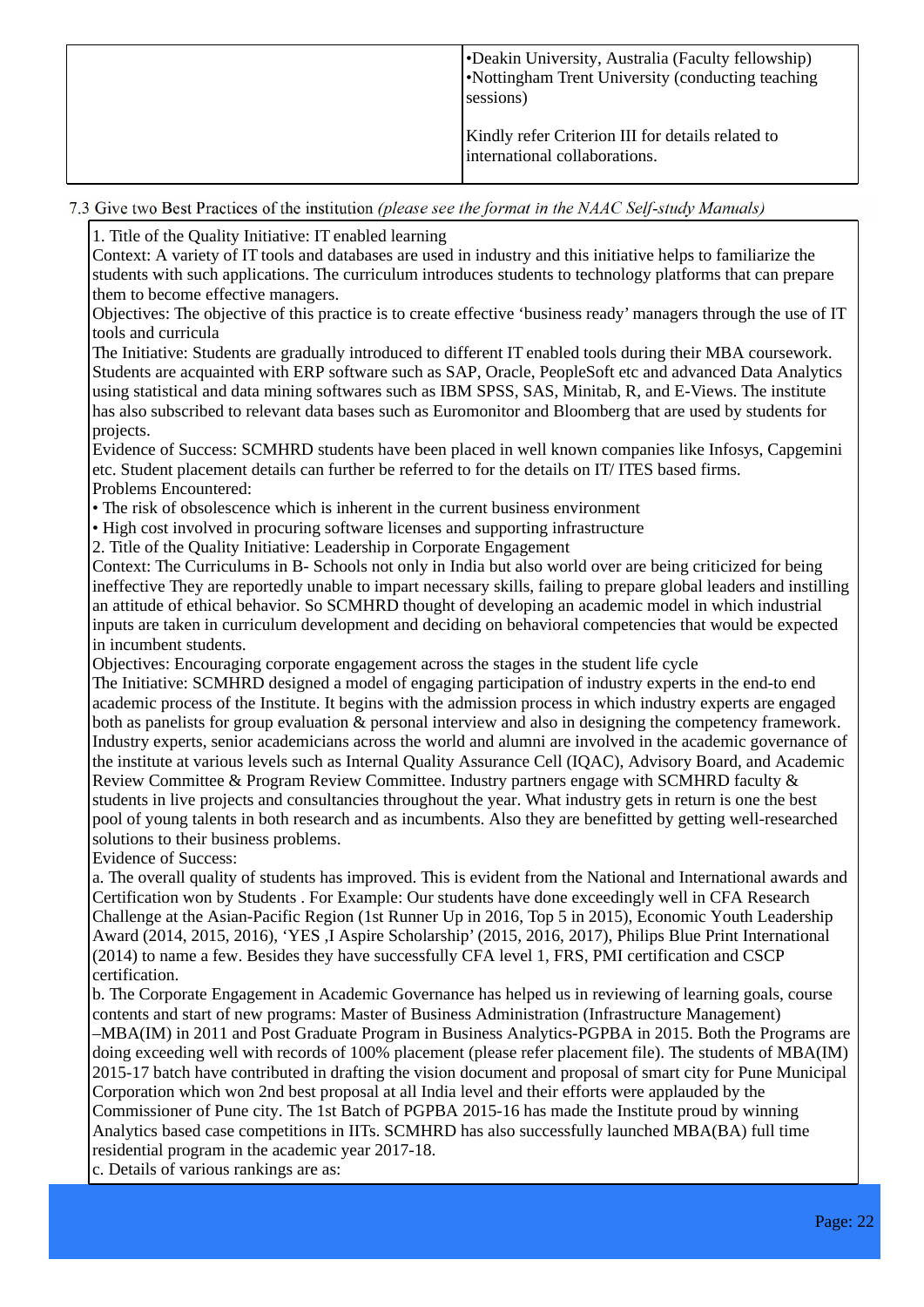CSR-GHRDC B-School Survey 2017 - 5th in Top Leading B-Schools of Super Excellence, 3rd in State wise Private B-Schools, 17th in Top 20 B-Schools, Outlook Drishti B-School Survey 2017 - Overall 14th Outlook Drishti B-School Survey 2017, NHRDN Ranking of B School 2017 - 18th in Top B-schools in India- , The Week Hansa Research Survey 2017- Overall 20th , Business Today 2017 - Overall 20th.

7.4 Contribution to environmental awareness / protection

1. Energy Conservation

A few key initiatives carried out on the campus are:

(a) An initiative to replace tube lights by CFL has been taken up starting with the faculty rooms. The CFL's will eventually be replaced with LED lights. For other locations tube lights will be replaced with LED lights subsequently.

(b) Natural lighting is given high preference and used to the maximum extent possible. Due care is taken to ensure that all the rooms are well ventilated.

2. Use of Renewable energy

Solar water heaters are installed on the hostel block rooftop. They provide hot water for bathing purpose to the students.

3. Carbon Neutrality

This campus is a NO VEHICLE campus for students .This has been done in order to reduce the carbon

emission from vehicles. An adequate number of buses to facilitate student commute have been provided. 4. Plantation

An effort is made to maximize the foliage on campus within the possible space. This can be seen from the amount of greenery on campus. Trees and shrubs have been planted all along the frontage of the campus. The campus also has number of potted plants which beautify all the buildings.

5. Garbage disposal from the Campuses

Separate garbage dumping areas are nominated for dry/wet/garden wastes.

6. Awareness

A number of initiatives have been taken to enhance the sense of environmental awareness among students and faculty.

a) There are core and elective courses focused on improving awareness about sustainability and livelihood initiatives

b) Zero Wastage Day initiative by the students to create awareness on food wastage is held on the 16th of every month.

7.5 Whether environmental audit was conducted?

No

-

7.6 Any other relevant information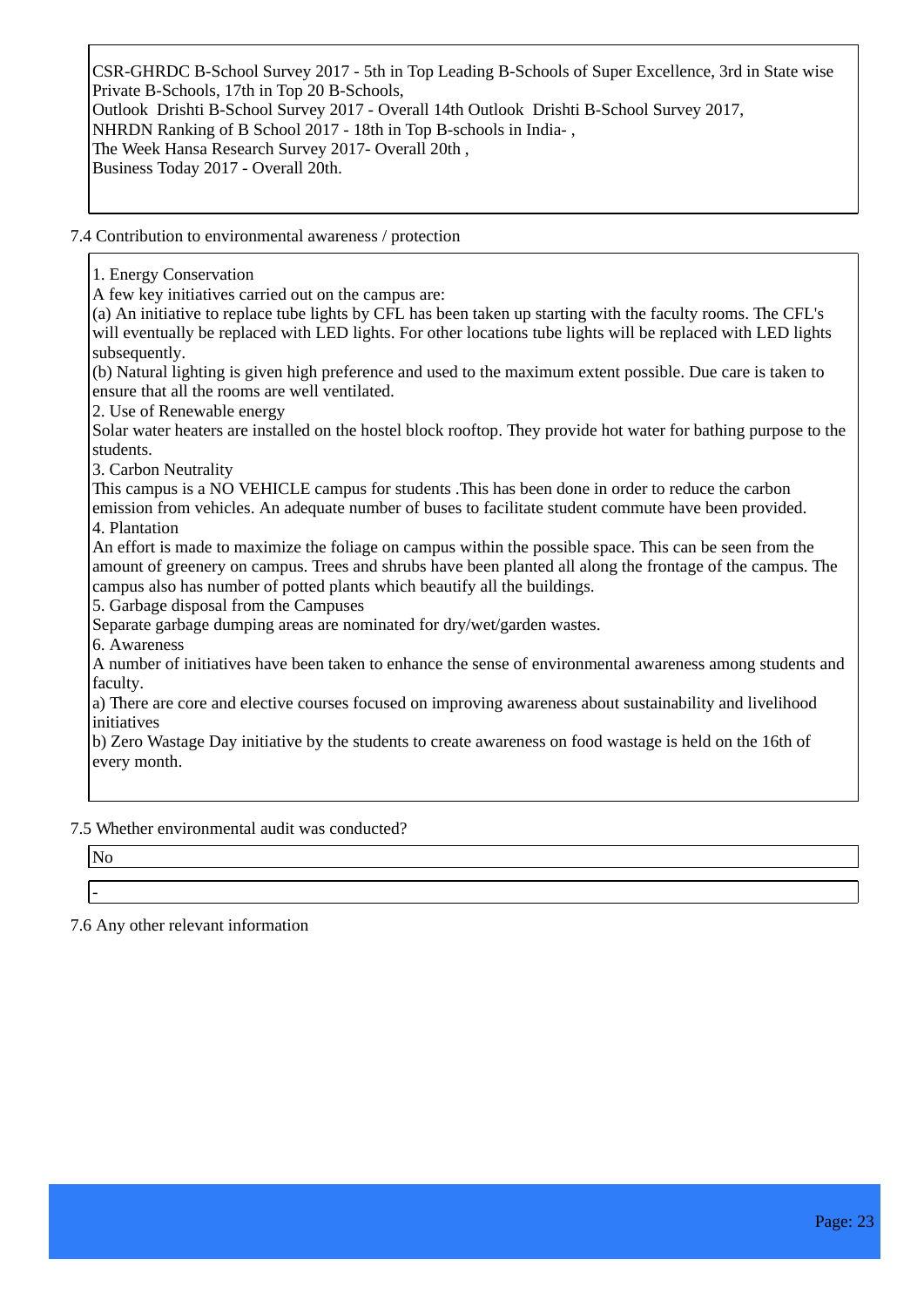| <b>Strength</b><br><b>SWOT Analysis</b><br><b>Weakness</b> |                          | 1. An experiential teaching and learning environment<br>is created through use of cases, simulation games,<br>research projects, flipped classrooms and<br>opportunities for participation in social activities and<br>event management<br>2. Track record in placements and internships,<br>indicating enhanced employability of students is<br>maintained. CRISIL which is a global analytical<br>company providing ratings, research, and risk and<br>policy advisory services audits the placement reports<br>of SCMHRD.<br>3. A curriculum with regional and global focus which<br>is developed and improved continuously through<br>stakeholder feedback is implemented<br>4. As an indirect measure of the success of program,<br>100 % interview slot booking was observed for the<br>batch of 2018-20 |
|------------------------------------------------------------|--------------------------|----------------------------------------------------------------------------------------------------------------------------------------------------------------------------------------------------------------------------------------------------------------------------------------------------------------------------------------------------------------------------------------------------------------------------------------------------------------------------------------------------------------------------------------------------------------------------------------------------------------------------------------------------------------------------------------------------------------------------------------------------------------------------------------------------------------|
|                                                            |                          | • Has difficulty in recruiting international faculty. To<br>facilitate this process, the school has appointed<br>international<br>visiting faculty from University of South Michigan,<br>Swansea University and Montpellier University.<br>• Has recorded only three research papers<br>co-authored with international faculty. It aims to<br>improve these figures.                                                                                                                                                                                                                                                                                                                                                                                                                                           |
|                                                            | <b>Opportunity</b>       | a. Efforts made to maintain the current trend of<br>research output and improve its quality.<br>b. SCMHRD plans to include participation in<br>consultancy projects for measuring quality of<br>intellectual contribution.<br>c. Efforts made to strengthen industry interaction<br>through faculty immersion programs and increasing<br>the intensity and duration of internship projects<br>MBA (IM) & MBA (BA) students of Batch 2017-19<br>will have internship tenure of three months.<br>d. Programs initiated to further improve corporate<br>engagement levels.<br>e. Plans initiated to solicit and conduct management<br>development programs and consulting assignments<br>for industry and other local bodies.                                                                                     |
|                                                            | <b>Threat/Challenges</b> | 1. Competitions from premium Indian Schools like<br>Indian Institute of<br>Management, Faculty of Management Studies<br>(increasing presence)<br>of IIMs in the country) in attracting high quality<br>students<br>2.<br>Competition from top graded foreign Schools<br>contemplating on<br>setting up centers in India.<br>3. Countrywide declining trend of students wanting<br>to pursue MBA                                                                                                                                                                                                                                                                                                                                                                                                                |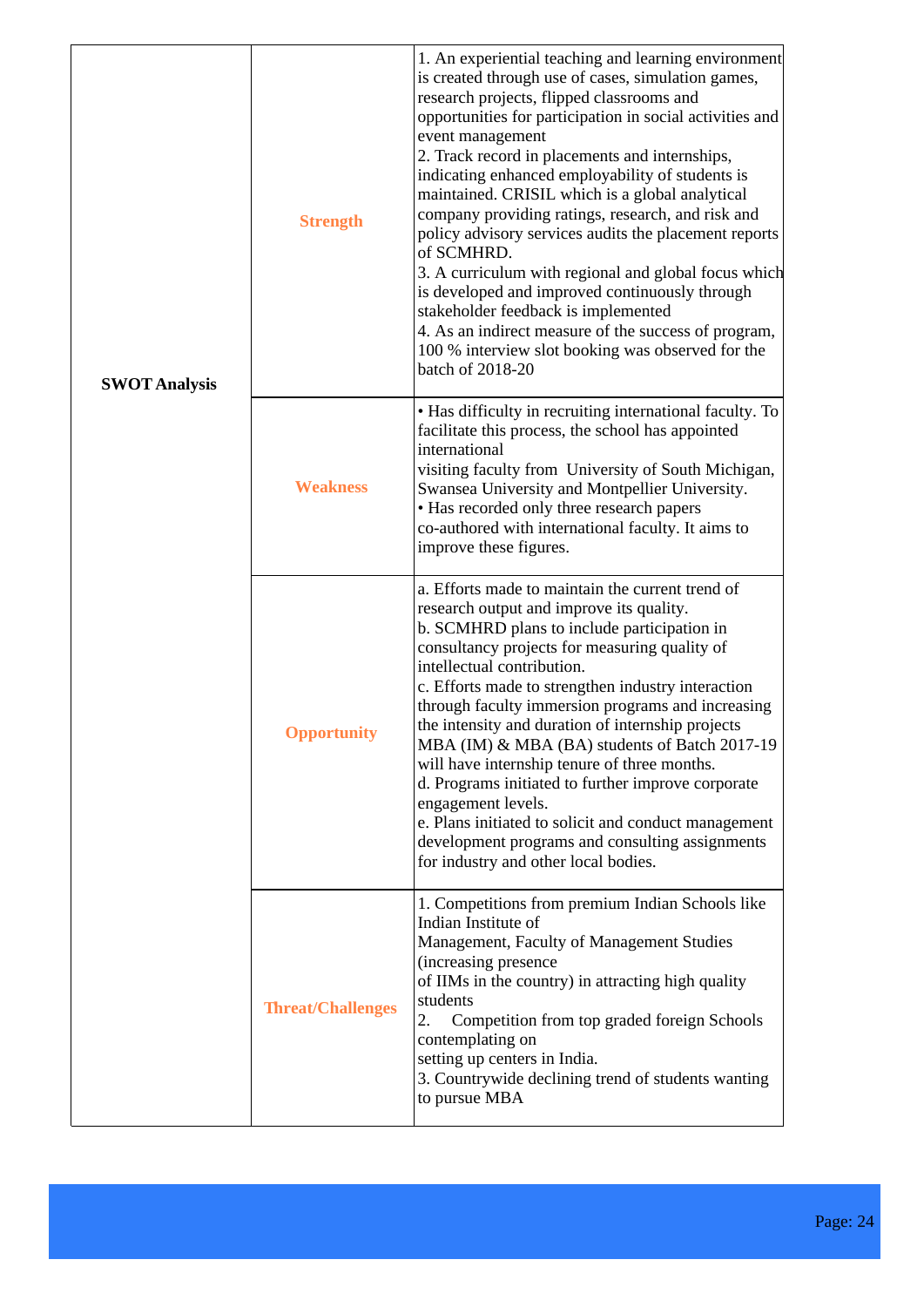# **Criterion - VIII**

#### **8. Plans of institution for next year**

1. It is proposed to include industry experts in the Research Round Table meetings to gain industrial perspective. It is aimed that by the year 2020-21, 90% of the faculty members will have at least one publication in ABDC and/or Scopus indexed journals.

2. Three faculty members, one each in the Department of Finance, Operations & General Management will be recruited to reach the overall participating faculty teaching productivity of 75% in academic year 2018-19.

3. 20% of the content will be taught by an industry practitioner for

all courses.

4. Plans to further strengthen student faculty industry interaction

through industry sponsored management development programs and consultancy assignments.

5. From the year 2018-19, CFA Ethics training will be provided to semester III students of Finance specialization of MBA program.

6. Experiential learning in existing courses will be facilitated through simulations, case studies and live projects.

Name: Name:

 *Signature of the Coordinator, IQAC Signature of the Chairperson, IQAC*